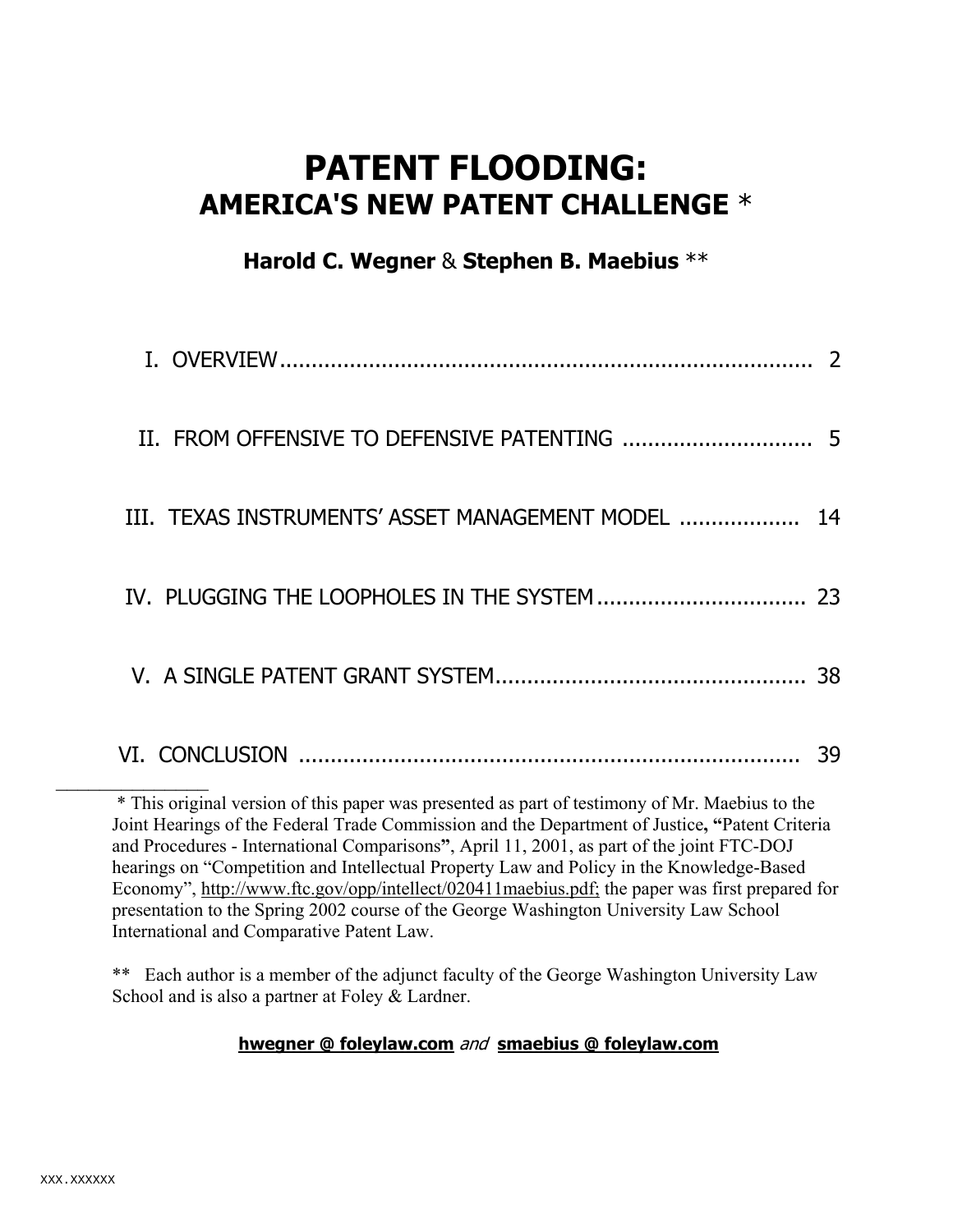# **I. OVERVIEW**

 $\overline{a}$ 

 The patent system has gotten a bad name through the evolution of a dark side: In terms of sheer numbers of the several hundred thousand patent applications filed each year, a large number are filed by major corporations; at the extreme end, some companies have no general interest in the creation of an exclusive right in the bulk of their patents. They are not filed in the spirit of the classic pioneer inventor — who sought to build an industry or at least a specific new product based upon a single patent grant. But, rather, the new leaders of the patent system — in terms of numbers of filings — have the twin goals of a defensive strategy (to avoid domination by yet another's patent) or to levy a "patent tax" on an industry through a patent web that is interwoven throughout an area of technology that compels third parties to take a nonexclusive license.

America now faces a surge of "patent flooding."<sup>1</sup> Within the next two or three years, the United States will have more than a half million applications per

<sup>&</sup>lt;sup>1</sup> This pejorative term historically was used by American critics of the Japanese industry that at one time led the world in filing domestic patent applications (which is still the case today, whilst the "lead" is quickly shrinking). *See CyberOptics Corp. v. Yamaha Motor Co., Ltd.,* 1996 WL 673161 (D.Minn. 1996), *subsequent proceedings, In re Yamaha Motor Co., Inc.,* 124 F.3d 228 (Table) (Fed. Cir. 1997) ("In the lexicon of the patent world, 'patent flooding' refers to 'the practice of filing many patent applications claiming minor, incremental changes surrounding another patentee's core technology.' U.S. General Accounting Office, *Report to the Honorable John D. Rockefeller IV and the Honorable Dennis DeConcini: Intellectual Property Rights - U.S. Companies' Patent Experiences in Japan,* at 94 (July of 1993), attached as *Exhibit A, Declaration of Paul B. Klaas.* As one commentator has explained, the purpose of patent flooding 'is to gain access to another company's core technology by extracting cross-license agreements.' Donald M. Spero, *Patent Protection or Piracy - A CEO Views Japan,* HARVARD BUSINESS REVIEW, 58, 60 (September-October of 1990), attached as *Exhibit B, Declaration of Paul B. Klaas.* Among other means, patent flooding is accomplished by surrounding the nucleus of a patent's technology with scores of marginal patents, with the eventual result that the innovator of the patent will be unable to market his technology to other customers without exposing all concerned to charges of patent infringement. If the patent flooding proves successful, the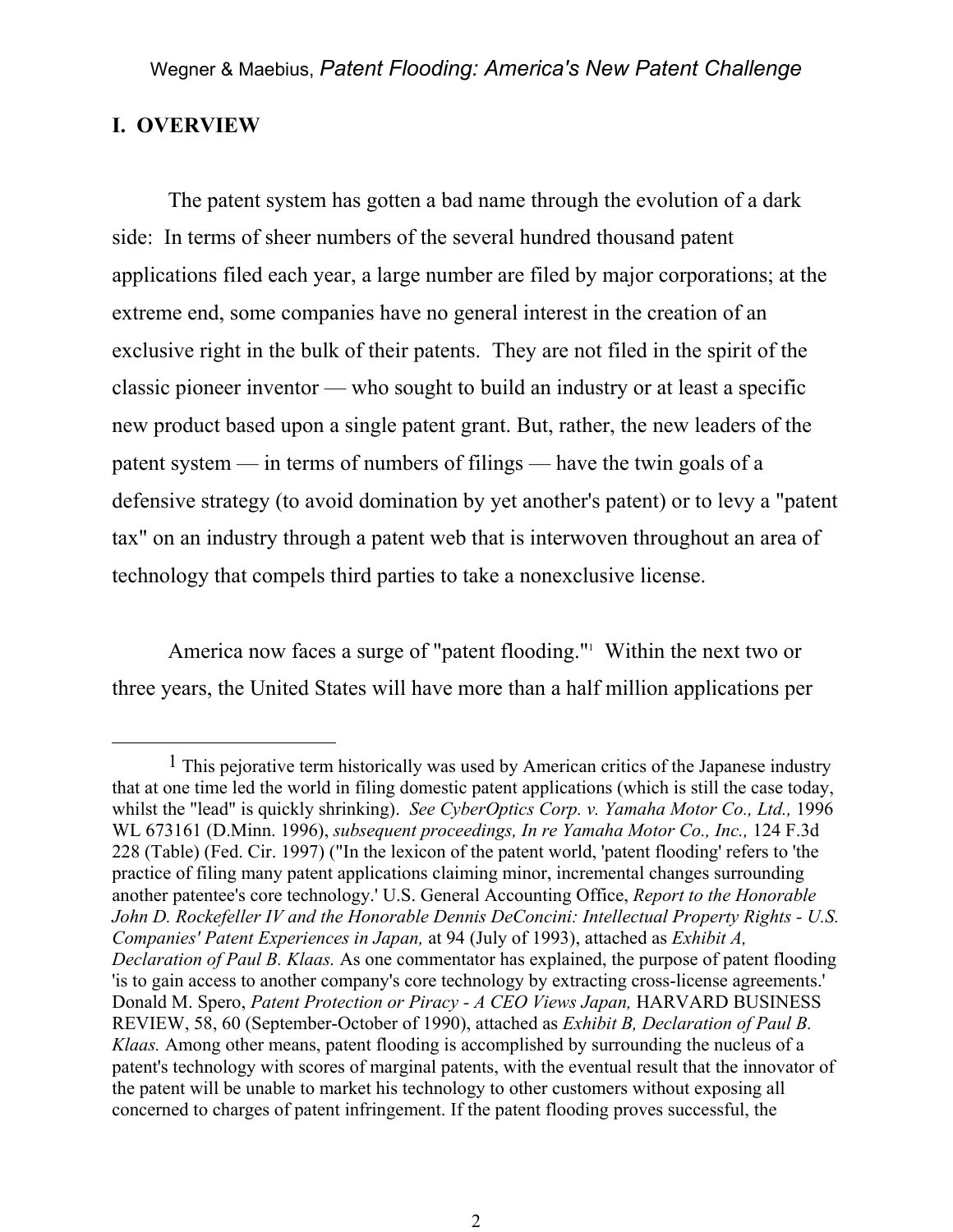year, <sup>2</sup> and threatens to surpass Japan to gain the dubious recognition of being the world leader in patent filings.<sup>3</sup>

innovator of the technology will be compelled to cross-license his patent with the holders of the encroaching, nuisance patents, if he is to continue to merchandise his technology, and the perpetrator of the patent flood will gain unhindered commercial access to the targeted technology. *Id.* at 60-61.").

 $\overline{a}$ 

 $2^2$  A figure of 539,000 was projected for 2006 under budget projections submitted to Congress, up from 293,000 for the year 2000. See Setsuko Asami, *A View toward the Global Patent: Mutual Exploitation of Examination Results*, AIPPI Journal (Japan), pp. 12-38, 15 (January 2002)

(citing http://www.uspto.gov/web/offices/com/corpplan/fy2002/FY02BudgetRequest.pdf).

<sup>3</sup>Whereas the United States has had what amounts to an uncontrolled flood of new patent applications, over the past fifteen years the number of total patent filings in Japan has *decreased*. This has been accomplished by a highly proactive approach by the Japanese government. Japan greatly improved its position by a series of three measures taken in parallel: (a) Recognizing he efficiencies gained through electronic processing of patent applications, Japan by the early 1990's became the world's standard setter for electronic filing, including full electronic filing of applications – an idea advocated a generation ago in the United States (and now barely at an experimental stage), but which first came to fruition in Tokyo; (b) Japan has proactively changed its laws to limit the number of total filings (key changes include its statutory discouragement on the filing of utility model applications – a species of patent protection that originated in Germany and putting pressure on industry to file realistic numbers of cases, whereby the total level of patent filings in Japan for 2000 was only 93 % of that for 1991; and (c) outsourcing of a significant percentage of search work has greatly increased the efficiency of each Patent examiner, relieving many of the mind-numbing task of patent searching.

The JPO reports that "[i]n 2000, the number of patent and utility model applications filed in Japan reached 446[,000], an increase of 7.2 % from the previous year, the highest figure since 1994. (The previous peak was 543[,000] recorded in 1987, after which the number continuously decreased until 1994 following the introduction of the revised multiple claim system in 1988 and new utility model system in 1994.)". Japan Patent Office, *Statistics*, ¶ 1, http://www.jpo.go.jp/ (2001). Tables of patent filings in Japan show that the level of filings in the year 2000 was only at 93 % of the level from the year 1991:

1991: 524,217 [369,396 (patents); 114,687 (utility models); 40,134 (designs)] 2000: 484,948 [436,865 (patents); 9,587 (utility models); 38,496 (designs)]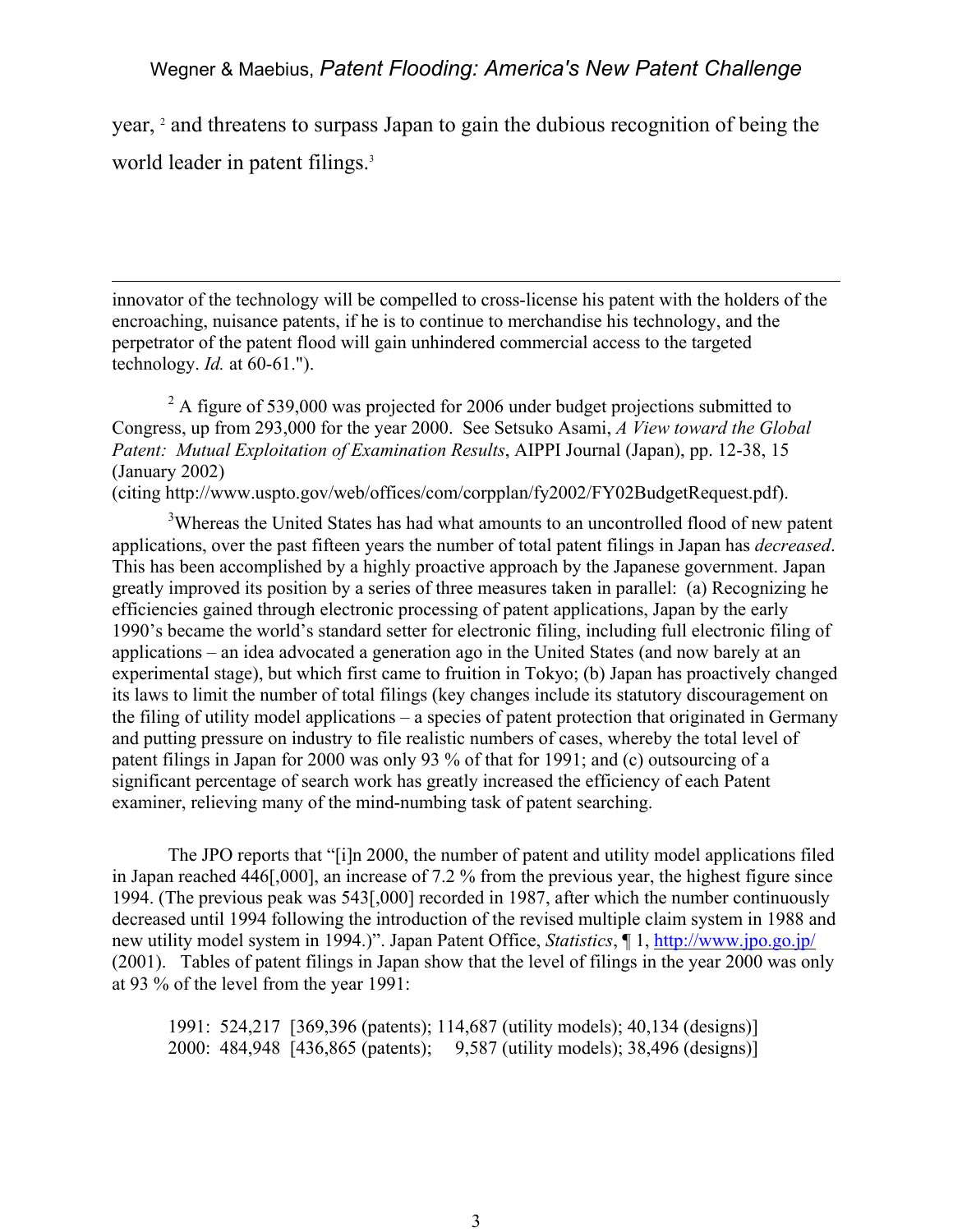Patents of a pioneer nature historically have been offensive in nature: An exclusive area of technology is carved out which — just like the certainty of a gold miner's claim to a certain area of riverbed — gave the intellectual property rights holder the incentives to carefully work his claim.<sup>4</sup> Later, industries that did not require exclusivity and would have been better off free from patents have been forced to gain defensive patents to block third party domination. See § II, *From Offensive to Defensive Patenting* (page 5).

 What is obvious in hindsight — but not to anyone but patent counsel at Texas Instruments, the first defensive filer to generate a billion dollar profit stream — is that where a company has a huge defensive patent portfolio, while it may need that portfolio to cross-license equally large players in a field, it could use that portfolio to exert a patent tax against newcomers and the smaller players in the field. See § III, *The Texas Instruments Asset Management Model* (page 14)

 The patent tax model has obviously negative effects on innovation. The United States suffers under the patent tax because of the absence of several key elements to the patent system that are found in some other countries. Fixing the American system would greatly curtail the number and value of defensive patents,

 $\overline{a}$ 

<sup>4</sup> <sup>4</sup>This is not to be confused with the "prospecting theory" that has had considerable scholarly attention. As explained by Professor Rai, "[s]ome patent scholars have argued that patent rights are granted in order to induce investment in the technological 'prospects' that inventions represent. On this view, absent patent protection of invention early in the development process, no one will invest for fear that 'the fruits of the invention will produce unpatentable information appropriable by competitors.' Edmund Kitch, *Nature and Function of the Patent System*, 20 J.L. & Econ. 265, 267-71 (1977). This view has many detractors, however. See Arti K. Rai, *Regulating Scientific Research: Intellectual Property Rights and the Norms of Science*, 94 Nw. U. L. Rev. (forthcoming Fall 1999) (discussing criticisms enunciated by various commentators)." Arti K. Rai*, Intellectual Property Rights in Biotechnology: Addressing New Technology*, 34 Wake Forest L. Rev. 827, 829, n. 6 (1999).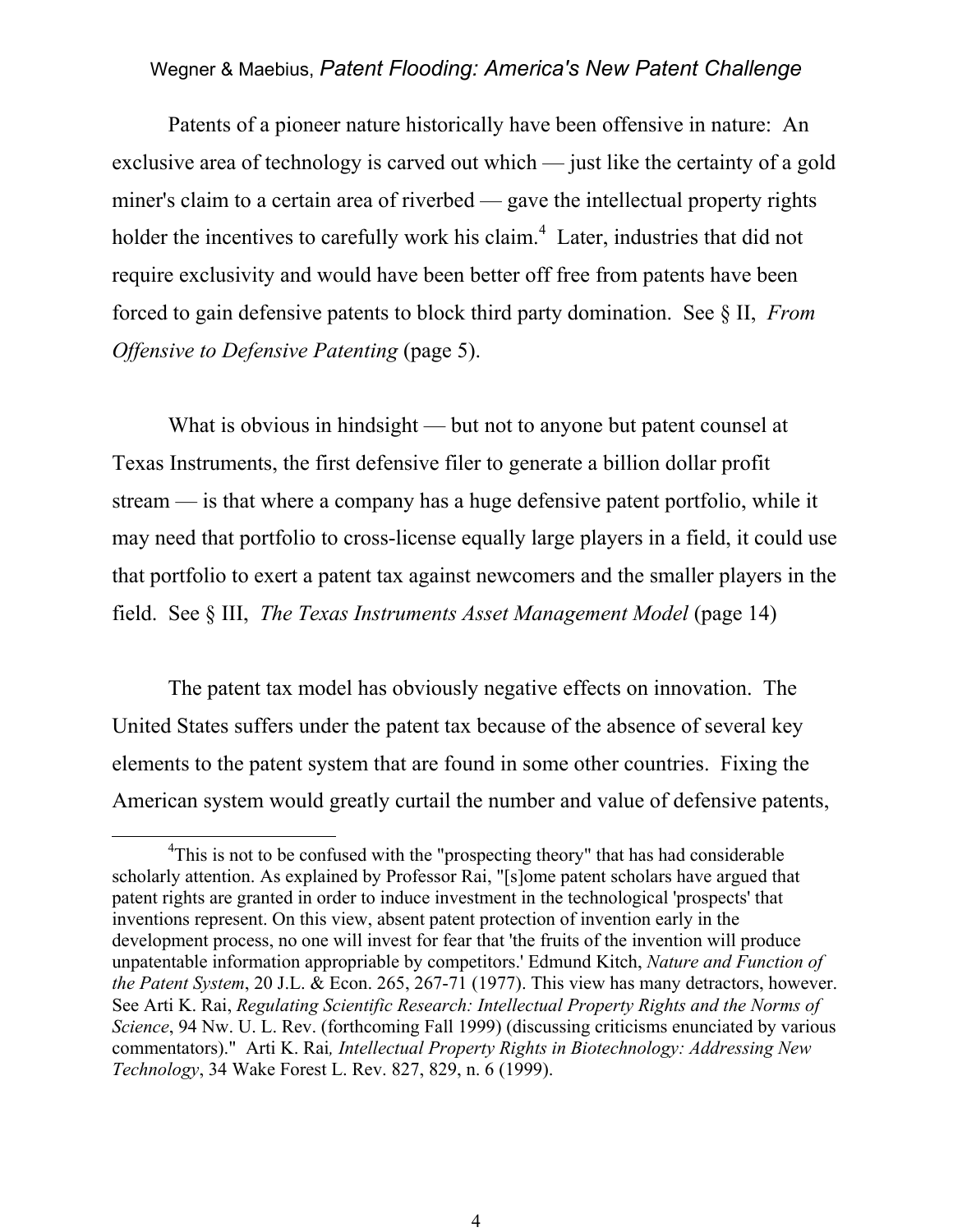and greatly alleviate the patent tax problem. See § IV, *Plugging the Loopholes in the System* (page 23).

 Even with the benefit of the immediately available reforms, the better approach to a quality patent examination system is not the continued growth of the PTO to an ever more massive agency, but rather global reforms to have a single patent granting system. See § V, *A Single Patent Grant System* (page 38).

#### **II. FROM OFFENSIVE TO DEFENSIVE PATENTING**

Attention is all too often given to the one or two patents per hundred that are of great economic value. This paper, rather, focuses upon the bulk of the patents that are choking the system today. Only a mere handful of patents are granted in the traditional "pioneer" areas where patents mean everything to investment and development of an industry based upon a patent beachhead.

#### **A. Offensive versus Defensive Patenting**

#### **1. The Classic Model of the Pioneer Patentee**

 Historically, the pioneer inventor made a strategic invention that gained him one — or a handful — of patents that would dominate the initial era of an industry. Patent protection was vital to secure a patent beachhead that would permit the flow of the large sums of money to take the flash of genius of a single idea into a fullfledged industry. Even today, pioneers in emerging technologies gain a small patent portfolio that can be taken to Wall Street or the Silicon Valley venture capitalists to generate the often hundreds of millions of dollars of income

5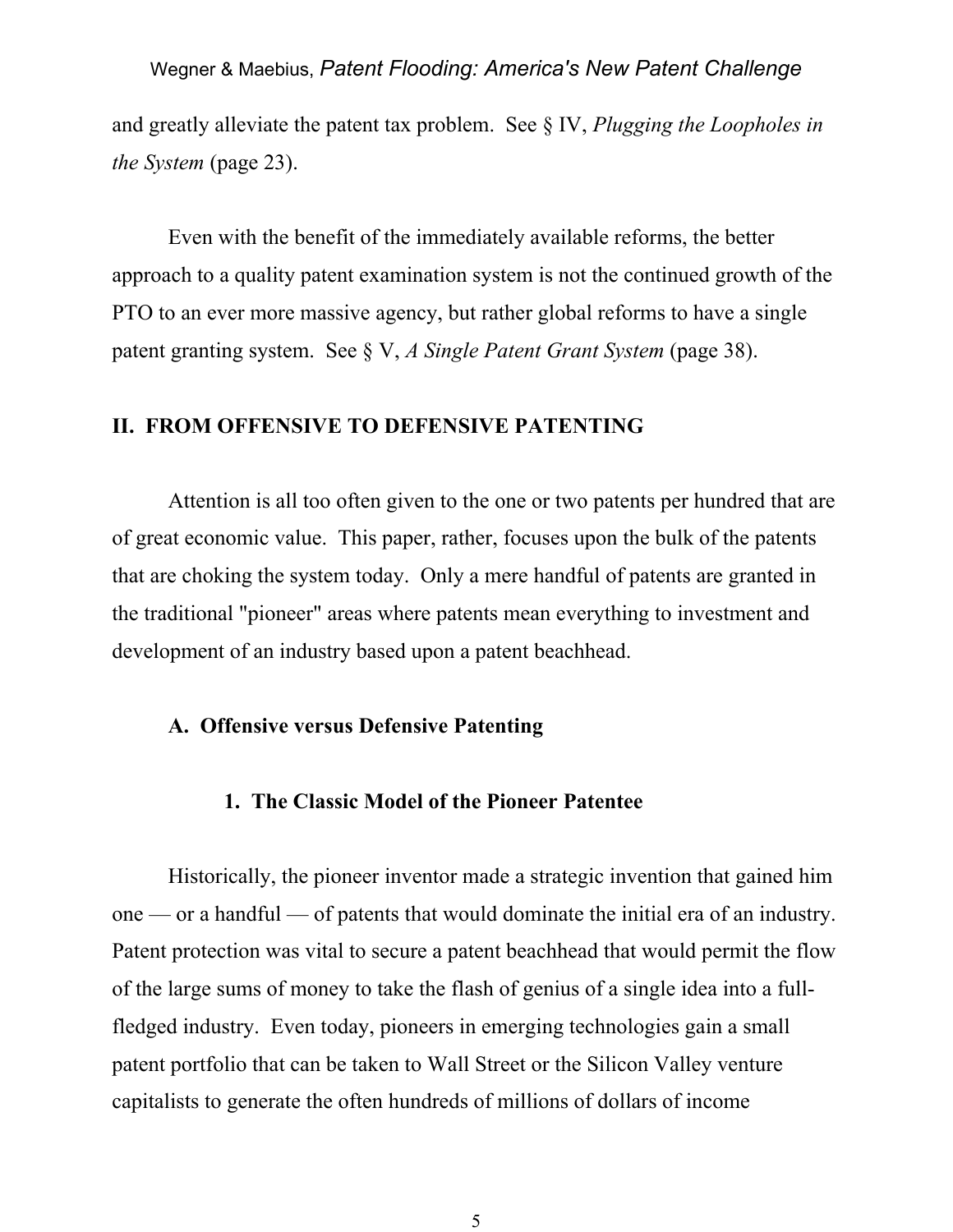necessary to launch a new industry. Amgen's erythropoietin could never have been reached its potential without the safeguard of the handful of its patents that shielded it from early competition. The story is repeated every day in the major pharmaceutical industry: Without small numbers of critical patents that are given respect by a strong patent system, America's leading pioneer pharmaceutical industry would disappear.

 The crown jewels of the patent system are purely offensive in nature: If they are licensed at all, they are transferred on an exclusive basis so that a single entity or a small group can reap the great rewards of exclusivity — the necessary incentive to permit investments of many years and hundreds of millions of dollars to launch a single product. A patent in this category typically takes a long time to carefully prosecute, which is done after great reflection and at great expense per patent. A typical patent application in the biotechnology area may involve legal expenses on the order of from \$ 10,000 to \$ 30,000 or more merely for preparation of the original application and the time from first filing until ultimate grant may be measured in years. In well over 90 % of all patents granted in critical areas of biotechnology there is *at least* one priority application filed prior to the ultimate application that is granted as a patent.<sup>5</sup> Above all, the central thrust of an offensive patent is to create a meaningful scope of *exclusivity* that is defined by either the patentee retaining all rights to the invention himself or otherwise exclusively licensing the patent to a third party so that the third party can benefit from the exclusivity of the patent right. The classic offensive patents are in the

6

 $\frac{1}{5}$  $<sup>5</sup>$  A domestic patent applicant in this field will typically first file a provisional application</sup> that is then be rolled over into a second, regular ("nonprovisional") application.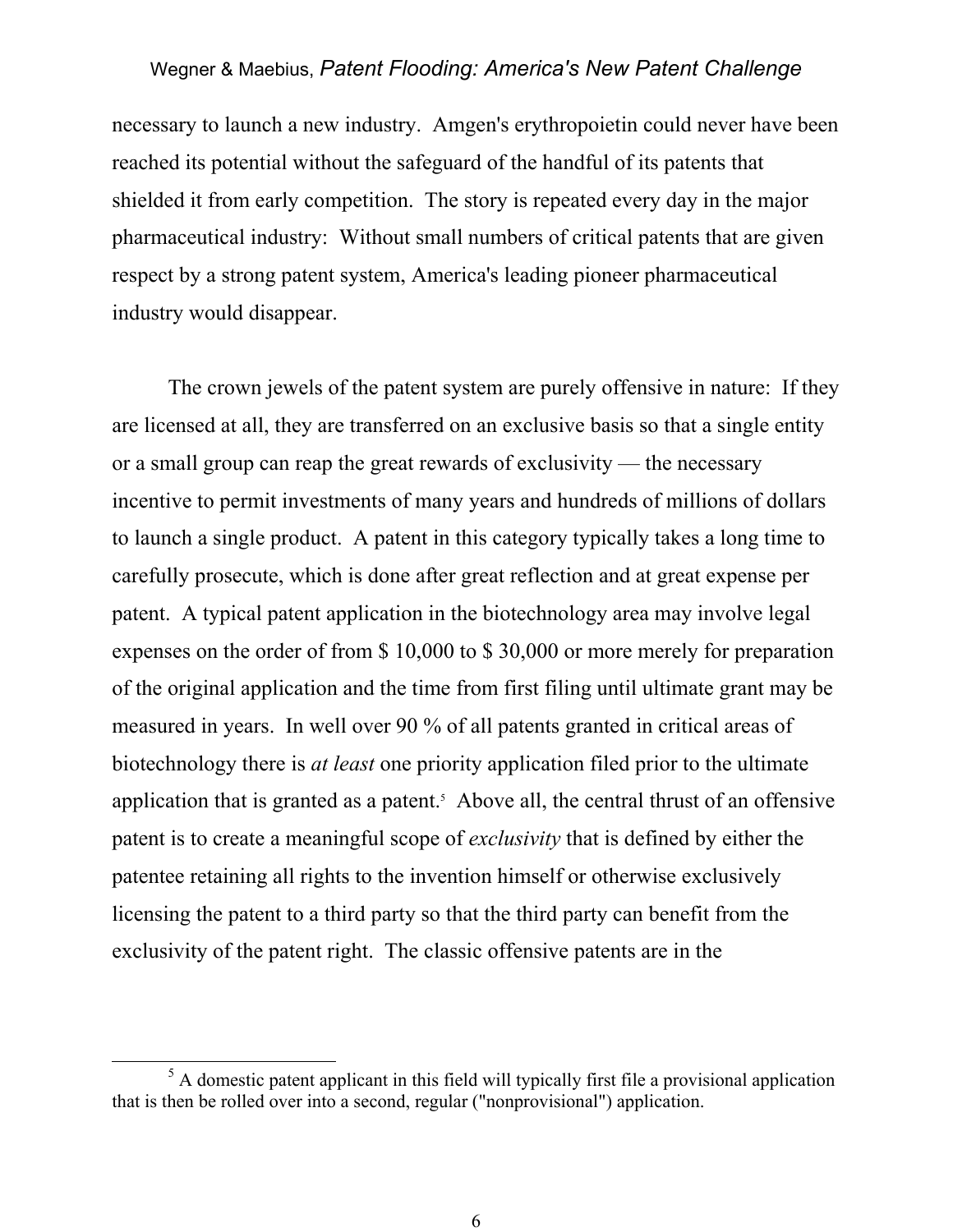pharmaceutical field. Levin characterizes the offensive patent as one that involves a "discrete" technology — where a single patent may cover an invention.<sup>6</sup>

## **2. Henry Ford: An Early Defensive Patentee**

In contrast to the offensive patent for a discrete area of technology, there is the area of Levin refers to as supporting "cumulative" patents  $\tau$  where none is of great importance, and — indeed — where it may be the case that *no* patent would be necessary to develop an industry.<sup>8</sup>

 The patent tax that is a focal point of the dark side of the patent system didn't originate in that manner: Rather, it emerged out of an entirely defensive posture in industries where an offensive patent to create exclusive rights was unimportant, but where a third party's dominant patent could threaten continued innovation. The

 <sup>6</sup> Testimony of Richard C. Levin, President, Yale University**, FTC/DOJ Joint Hearings on Competition and Intellectual Property Law**, **Washington, D.C.,** February 6, 2002, http://www.ftc.gov/os/comments/intelpropertycomments/levinrichardc.htm. ("The perceived value of pharmaceutical and chemical patents derived in part from the nature of technology. In the 1980s, the valuable and effective patents in these industries gave exclusive rights to a particular chemical compound, a specific molecule. In such cases, patent rights were relatively easily enforced, and the rights to one patented molecule were rarely required to obtain or practice a patent on another molecule.").

 $\frac{7}{1}$  *Id.* ("In contrast to the discrete nature of chemical and pharmaceutical innovation, progress in other key technologies — such as microelectronics, telecommunications, and computers — was cumulative. Virtually any advance required access to a bundle of prior patents. This circumstance had its roots at the very beginning of the microelectronic era, when access to the Bell Labs' transistor patent was required to develop virtually any new product. It continued through the early years of the integrated circuit era, when industry participants typically needed to license the fundamental product patent from Texas Instruments and the fundamental process patent from Fairchild. [citing R.C. Levin, "The Semiconductor Industry," in R.R. Nelson, ed., Government and Technical Progress: A Cross-Industry Analysis. Pergamon Press, 1982.].").

 $8$  Levin only refers to the most recent technologies and does not speculate on whether an industry would be better off without *any* patents.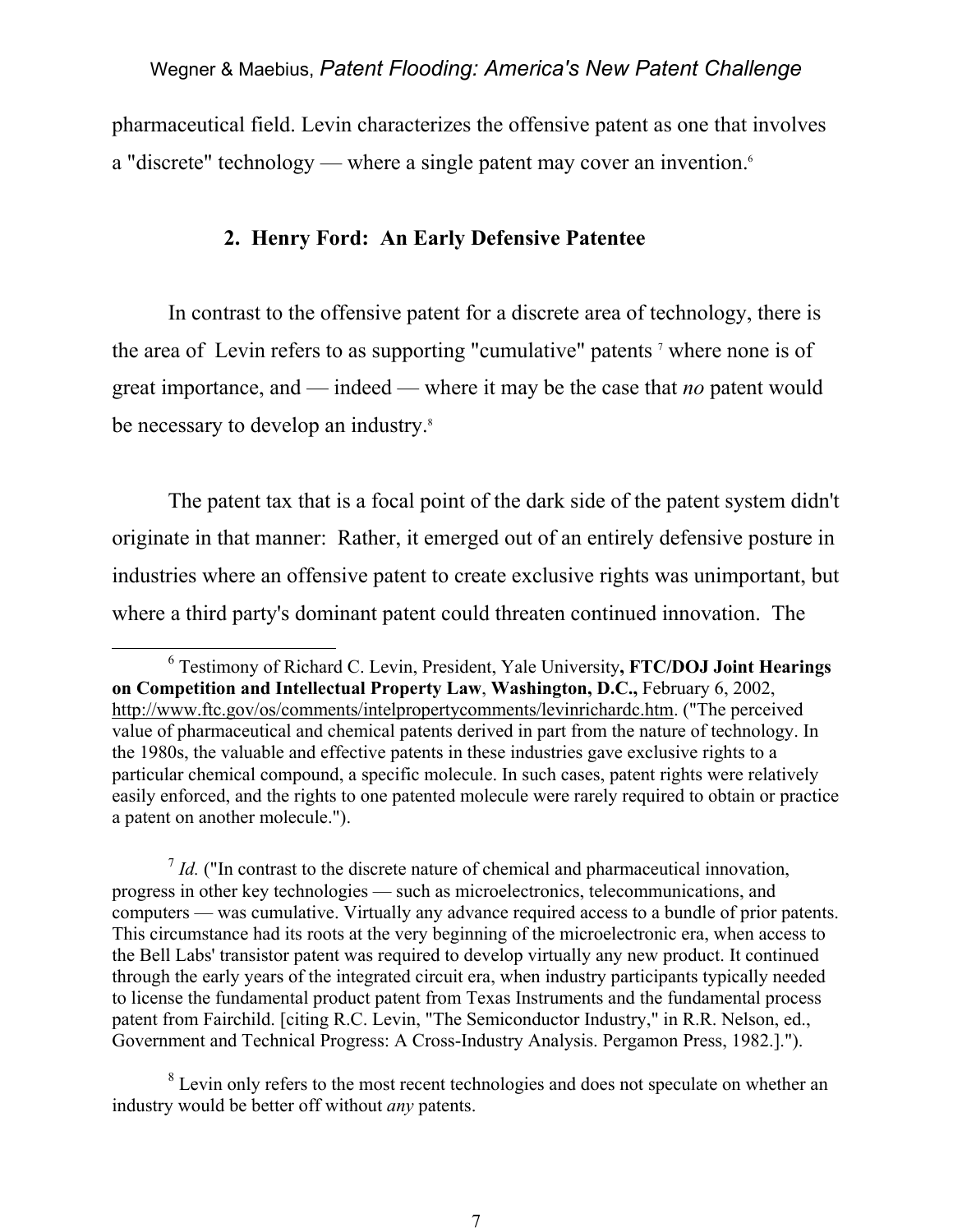classic defensive patent champion was the late Henry Ford, whose entirely negative view of the patent system stemmed from the grant of the most notorious nineteenth century submarine patent of Rochester patent attorney George Selden.9

 Until 1895, the still relatively primitive automotive industry was patent-free in terms of any influence of the patent system. Various pioneer automakers in Germany, the United States and elsewhere were putting their early models onto the rutted roads of the horse-drawn carriages. Then, all of a sudden, out popped Selden's pioneer automobile patent that had claims to dominate all the automobiles of the day. What genius did Selden have to permit him the foresight sixteen years earlier to file a patent application to dominate all future automotive traffic?

The answer: None.

Rather, Selden filed a patent application with rudimentary drawings of a vehicle bearing essentially no relationship to the later, independently created automobile. Taking advantage of features of the nineteenth century patent law that allowed anyone to defer the start of a seventeen year patent term "forever" simply by delaying the grant of the patent, and maintaining the application is total secrecy — also expressly permitted under the law, Selden let his patent application essentially "sit" in the bowels of what is now the National Portrait Gallery (in 1836 and for many years thereafter, the largest agency office building, the first home of the Patent Office under its then-new examination system). Shortly before

 <sup>9</sup> For the author's definition of a "submarine patent", see *The Twenty Year Patent Term: Dealing With George Selden Just a Century Too Late* as part of testimony on March 9, 1994 before the United States Senate Judiciary Subcommittee on Patents, Copyrights and Trademarks on the "Patent Term and Publication Reform Act of 1994" (S. 1854), 1994 WL 223401 (F.D.C.H.).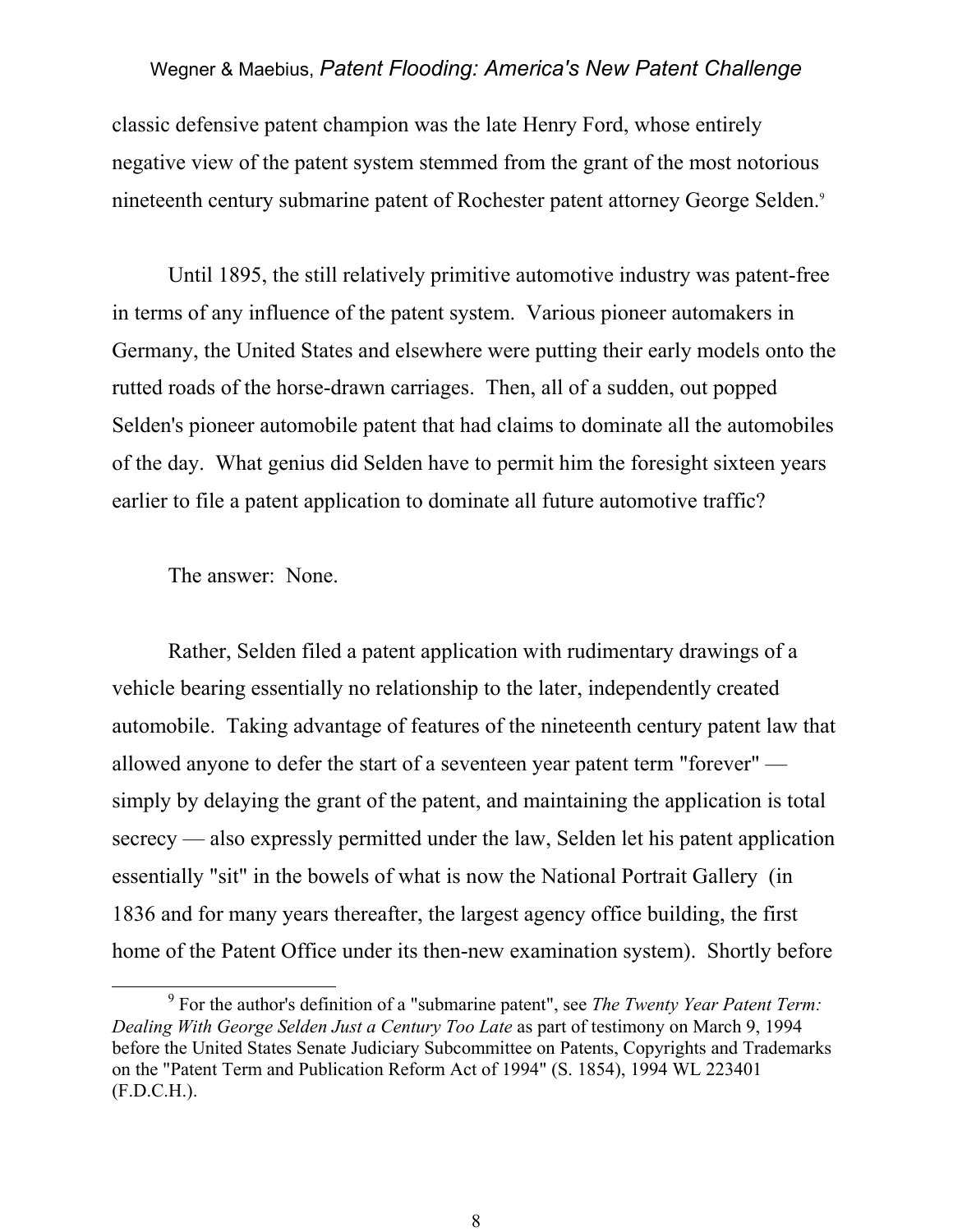grant, he retooled the claims of his patent application to "fingerprint" the designs of the modern automobile.<sup>10</sup> For eleven years, Selden sought to control the automobile industry by licensing his patent to those he favored; accused infringer Henry Ford fought back, finally winning the battle and slaying the Selden patent only in 1911.<sup>11</sup>

 Ford won the war against Selden, but as an outgrowth of his eleven year education in patent law as a litigation adversary to this Rochester patent attorney

 $\overline{a}$ 

10 See *Electric Vehicle Co. v. C.A. Duerr & Co***.,** 172 F. 923, 934 (C.C.N.Y. 1909), *rev'd sub nom Columbia Motor Car Co. v. C. A. Duerr & Co.*, 184 F. 893 (2nd Cir. 1911) ("Nothing remained in [the Selden patent as granted in] 1895 of the language of [the patent application as filed originally in] 1879 but the description of the vehicle and engine (and not all of that). The claims were reworded and the specification amplified many times \* \* \*. [H]e received in 1895 a patent for an invention of 1879, and in the meantime had never built a motor car, and never succeeded in getting any one sufficiently interested in his theories to experimentally try them out \* \* \*. [W]hile Selden was in very leisurely fashion combating examiners who evidently had small conception of what was meant by light self-propelling vehicles usable on the common roads, Duryea, Olds, Ford, and others in America, and the Panhard and Peugeot Companies (and many others) in France were experimenting with actual cars, and in 1894 a public race meet was held in France, whereat cars now as archaic in appearance as Selden's demonstrated that they actually could propel themselves from Paris to Rouen at about 12 miles an hour. \* \* \* Selden has contributed little to motor car advancement in the United States, and nothing at all abroad. \* \* \* [N]early all the cars made in the United States \* \* \* were modeled on French ideas, and used engines descended from Otto through Daimler, and not from Brayton through Selden or any other American. In short, this American patent represents to me a great idea, conceived in 1879, which lay absolutely fallow until 1895, was until then concealed in a file wrapper, and is now demanding tribute from later independent inventors (for the most part foreign) who more promptly and far more successfully reduced their ideas to practice.").

<sup>11</sup> *Columbia Motor Car Co. v. C. A. Duerr & Co.*, 184 F. 893 (2nd Cir. 1911).The patent was never held invalid. Rather, the Second Circuit Court of Appeals judicially narrowed the claim construction of Selden's patent to a scope to cover only what Selden had actually invented and suggested in his original patent application: "[W]e cannot, by placing any forced construction upon the patent or by straining the doctrine of equivalents, make another choice for him at the expense of these defendants who neither legally nor morally owe him anything." *Columbia Motor Car*, 184 F. 893 at 915-16.

The scope of the thus-limited Selden patent was mutually exclusive from what Ford and the other automotive pioneers had independently developed and put on the road.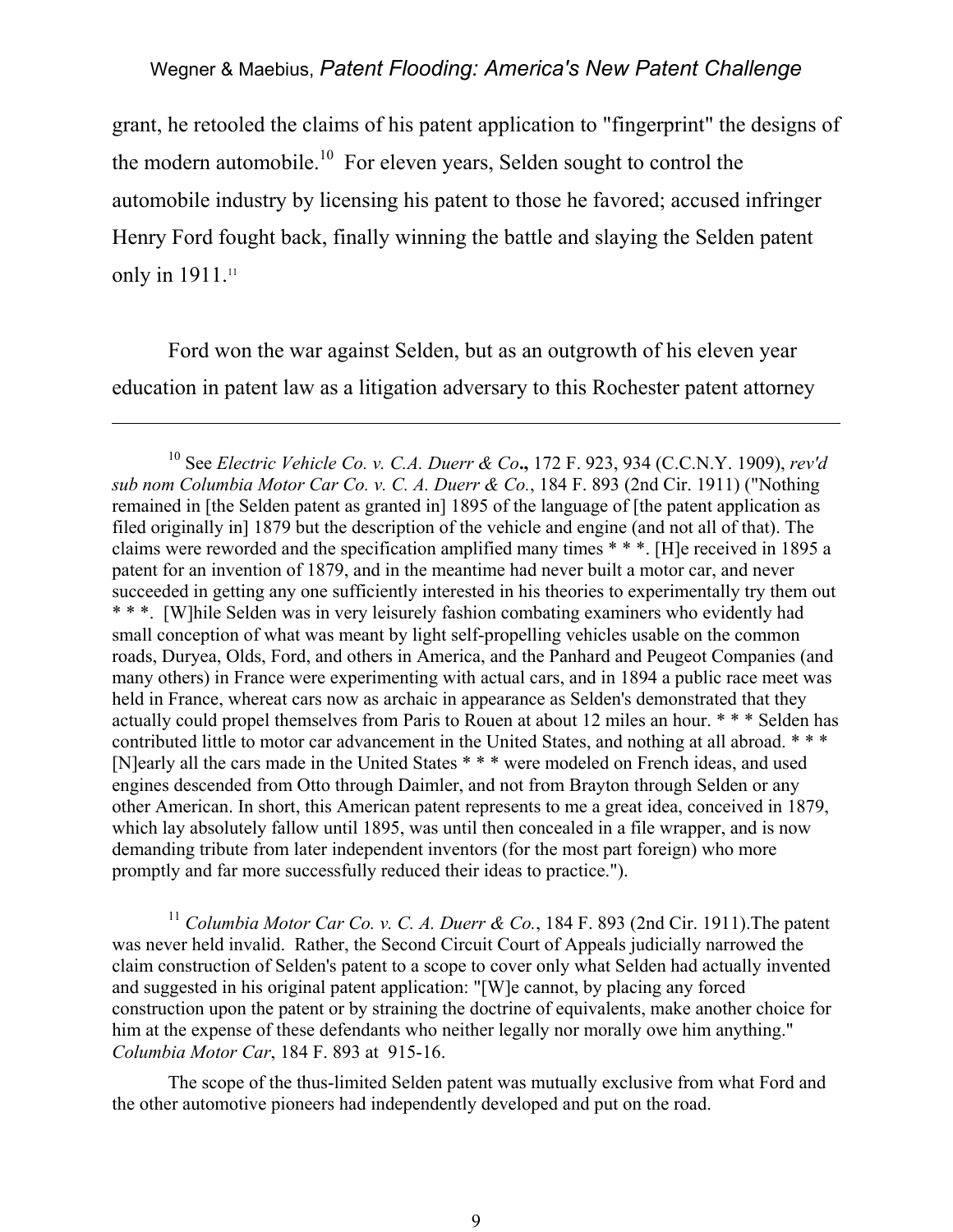he saw only evil coming from patents.<sup>12</sup> And, had not that battle been won by Ford in 1911, it is conceivable that Selden could have sought further domination of automobiles through a *second* patent stemming from his original 1879 patent application that would not expire until 1929.13

 Ford saw only evil in patents as an instrument that could be used to threaten his manufacture of the Model T and other cars. Ford sought patents only as a defensive measure.

By gaining a patent on important technology, the patentee is able to block any third party from gaining a valid patent to dominate the same subject matter, unless that third party is able to establish that he made the invention prior to the invention date of the patentee. 14 Collecting a web of patents to cover an entire

 $13$  Even though Selden lost in 1911, he pursued a second patent application that extended his patent life until 1929 — fifty years from his first filing date of 1879.

Just prior to the 1895 grant of his original patent that was held non-infringed by the Second Circuit in 1911, Selden filed a divisional application that he then failed to prosecute in a timely manner. The Office holding of abandonment was reversed in 1911 by the appellate court, *In re Selden*, 36 App.D.C. 428 (1911), *overruled*, *In re Carvalho***,** 47 App.D.C. 584, 587 (1918). A divisional patent, 561,733, was granted June 4, 1912, extending the term of Selden's patents to expire in June 1929. See *Couzens v. C.I.R.,* 11 B.T.A. 1040, 1113, ¶ 226 (1928).

 $14$  A defensive patent and a simple publication both, in theory, operate in the same manner to block a third party from gaining a patent to the invention disclosed in the patent or simple publication. ''

But, the defensive patent has certain advantages: First, the defensive patent permits maintaining the invention as a trade secret for the period of time until the patent is granted; the

 $12$ The more famous Rochester patent attorney of the day was counsel to George Eastman, the pioneer who founded Kodak. When Selden learned of his defeat at the Second Circuit, he disappeared for several days. Responding to the anguished pleas for help from his worried wife, the schoolboy son of Eastman's counsel pointed Mrs. Selden in the direction of a local tavern where her husband was drowning his sorrows. (Personal recollection of the late Giles S. Rich at the IPO annual lectures at the Willard Hotel, November 1993.)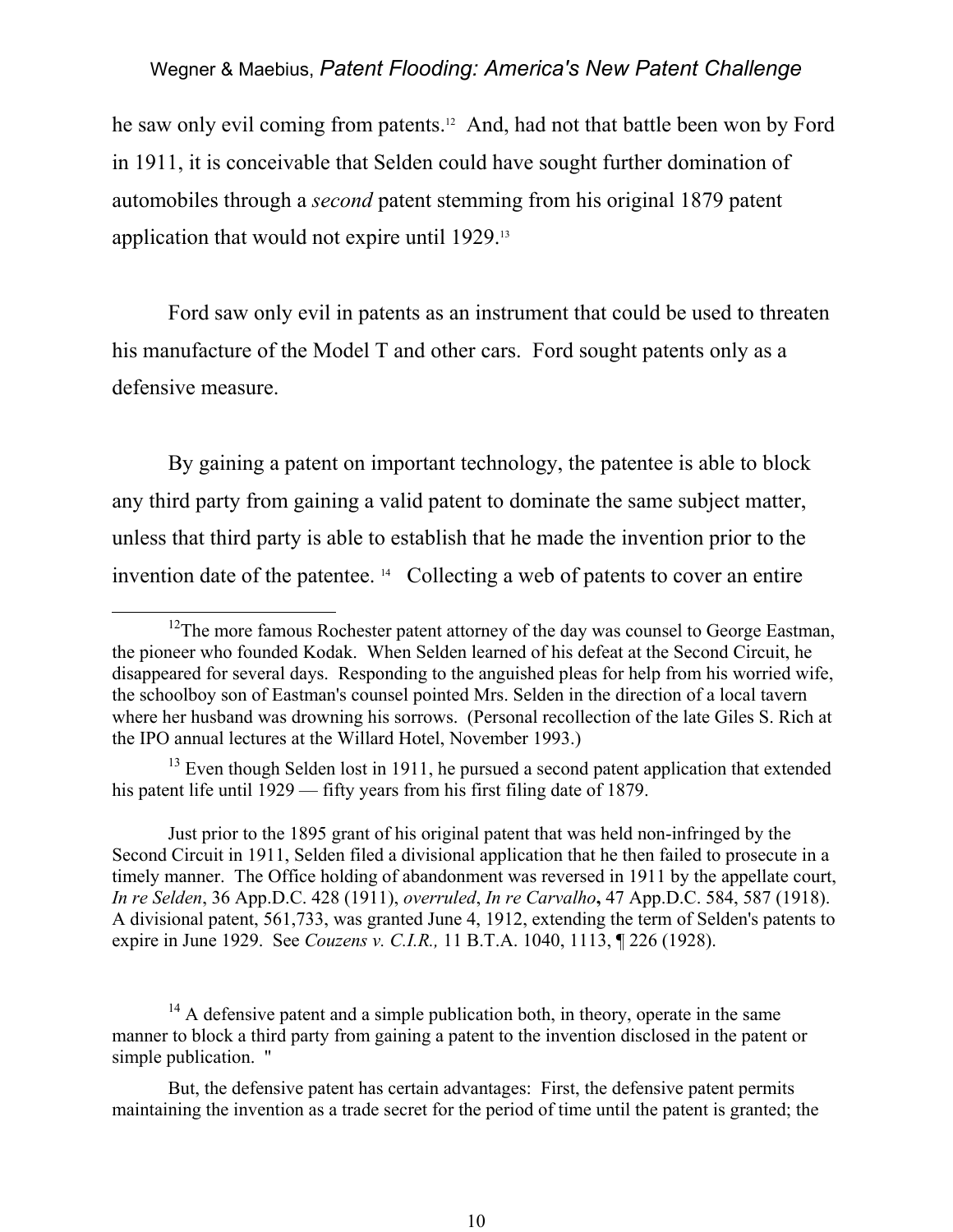technological area does not ensure that a party will be first to cover *all* patentable advances. But, if, say, Ford has patents on 100 different aspects of an internal combustion engine and General Motors has a like number, it is likely that a handful of the patents of *each* of the players will dominate the other, permitting a crosslicensing situation.

Over the following decades, Ford's successors maintained a defensive posture and proudly never enforced their patents. The relatively large number of patents obtained by Ford was matched by General Motors and other competitors. They all created a defensive patent pool that was used to permit everyone to operate, essentially, free from the patent system.<sup>15</sup>

# **B. The Polaroid Lesson: A Perpetual Exclusive Right**

The need to have one's own pool of defensive patents is seen from what happens when one player has a pool and others do not. Everyone can agree that in its day — the instant film camera of pioneer inventor Land was a remarkable contribution, and that patents played a necessary and key role to permit the

 $\overline{a}$ 

patent is given a retroactive patent-defeating ("prior art") date as of at least its filing date. Second, even if the third party files a patent application and establishes a date of invention before the filing date of the defensive patentee, the defensive patentee can provoke an administrative proceeding, a patent interference, 35 USC § 135, in which the defensive patentee can destroy his opponent's patent right by showing priority of invention.

<sup>15</sup> Arti K. Rai, *Intellectual Property Rights in Biotechnology: Addressing New Technology*, 34 Wake Forest L. Rev. 827, 840 (1999)(footnotes omitted)("[T]he historical record with respect to patent pools is not encouraging. The two most historically prominent and comprehensive patent pools, the pools that arose in the automobile and aircraft industries, emerged only after protracted litigation. Moreover, even when patent pools did emerge, they were sometimes anti-competitive. For example, the Association of Automobile Manufacturers, a patent pool that arose in the early days of the automobile industry, maintained strict restrictions on the group of auto manufacturers to whom the benefits of pool membership would be extended.")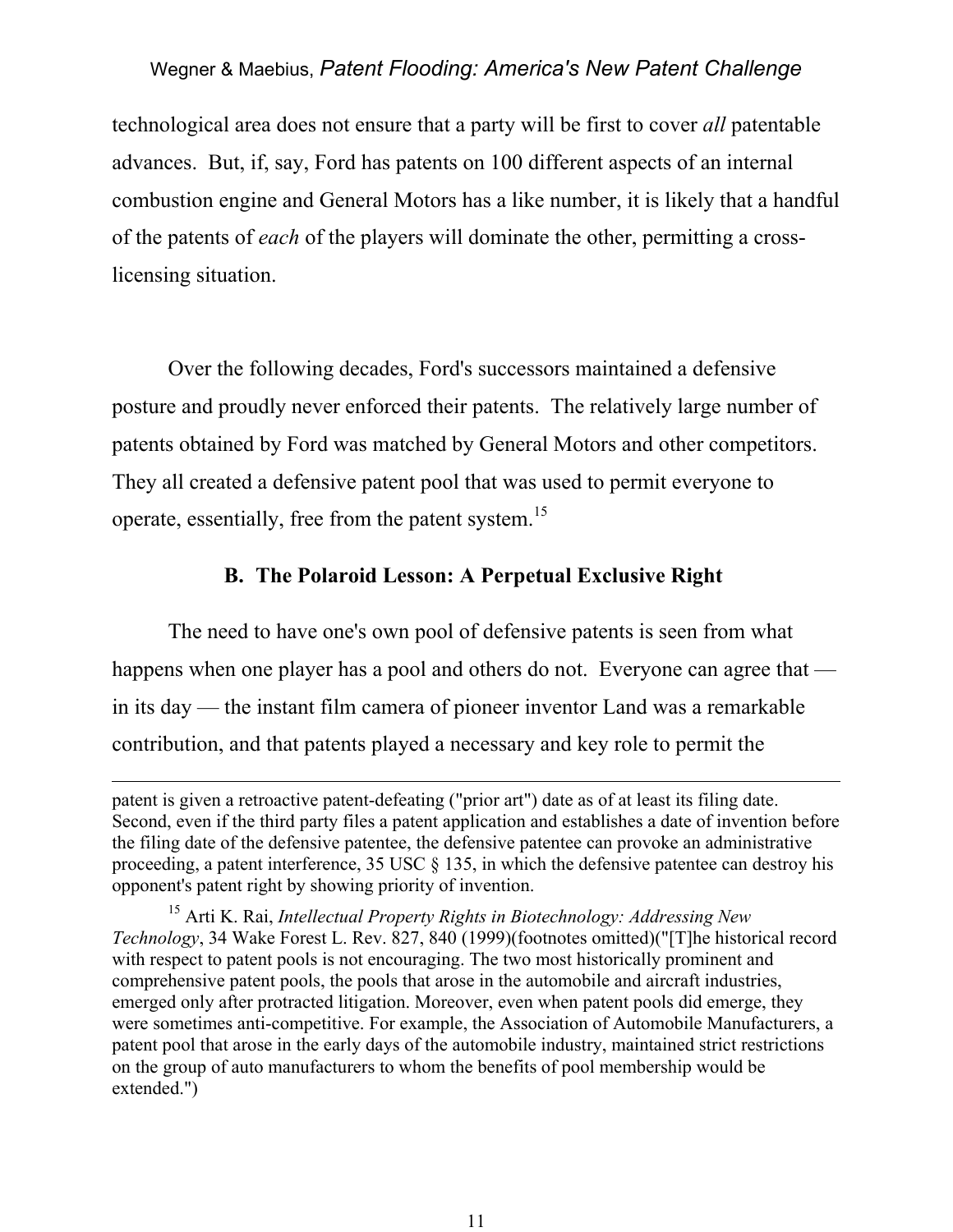creation of the technology. Yet, Land's monopoly position lasted far beyond the original terms of his first patents, for literally *decades*, thanks to a pool of improvement patents.

 Over the years, Land amassed literally hundreds of patents to create a web of protection for incremental changes such that it would be impossible to design around *all* of the patents. As some patents expired, new ones were energetically drafted and prosecuted to take their place. In a normal, competitive situation, every participant in the field would have his own pool of patents and would be able to cross-license in the traditional manner of Henry Ford and his automotive competititors. Yet, with Land's Polaroid being the only player, his pool kept growing and living, virtually, "forever": All that was needed was to take the incremental improvements and file patent applications that would mature and take the place of the expiring patents.

 It mattered not whether the patents would pass muster of a critical examination at the PTO because in the end patents would be granted in the *ex parte* system of *in camera* patent examination that was then — and still is today — the norm in the United States. It was inevitable that if anyone tried to challenge the pool of patents that it would be essentially impossible to convince a trial court that 100 % of all the claims of the patent pool that could be asserted against any newcomer were invalid: And, a finding of infringement and invalidity of any one claim would carry the day to block a competitor.

 With the absence then — and still today — of trial courts that have the expertise to judge the validity of complex photographic technology, it is not surprising that Polaroid could create an impenetrable patent web to block any comer.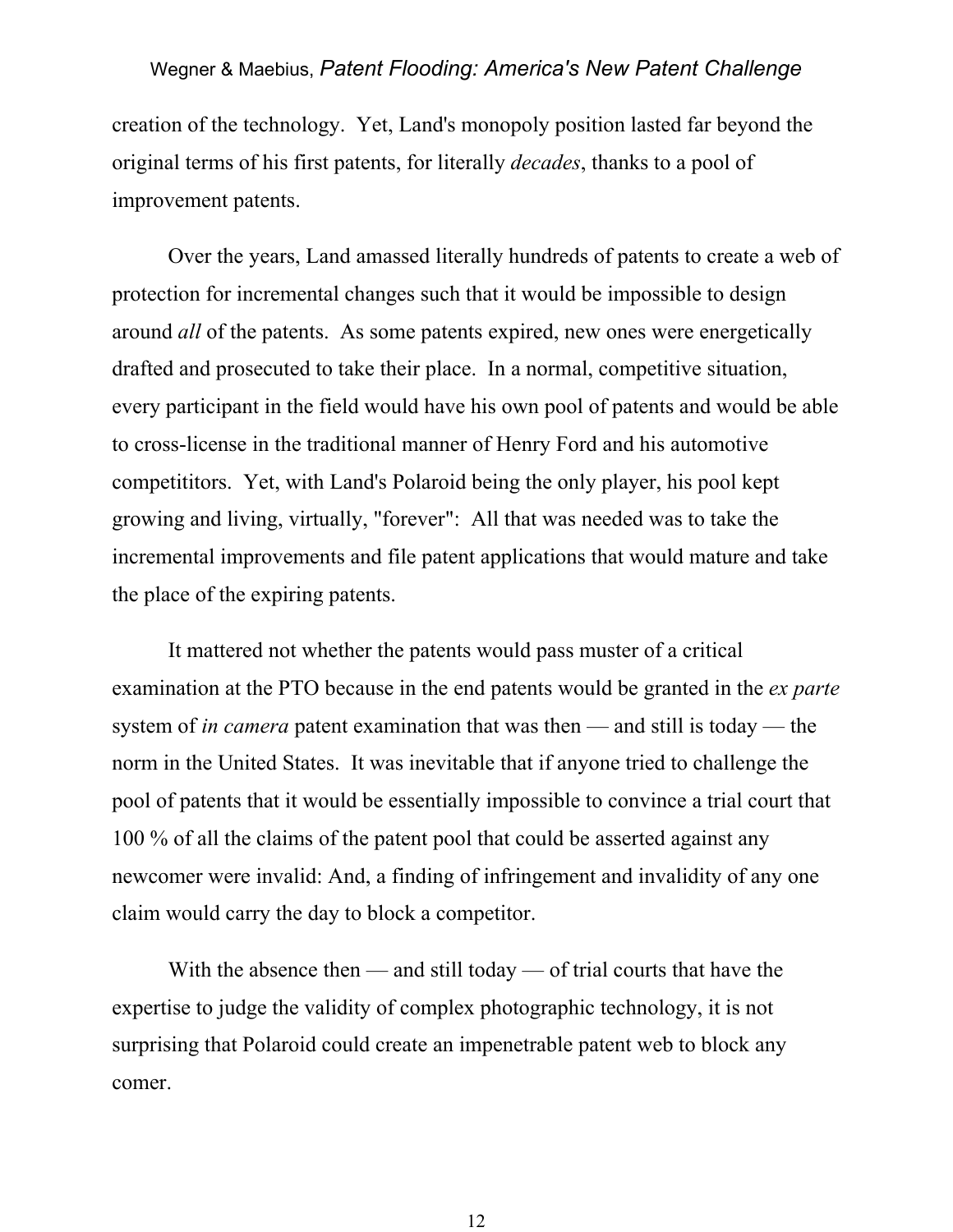Eventually, Kodak challenged the patent monopoly of Polaroid and launched its own instant film camera line, employing thousands in its factories. Polaroid took dead aim with its patent web: It's "complaint alleged infringement of fortysix claims of eleven patents."16 Not surprisingly under the era of the Federal Circuit,17 Kodak won *some* of the claims. On appeal, Chief Judge Markey pointed out that "[i]n reviewing a judgment based on th[e] findings [of the trial court] we do not perform as robed Examiners, nor do we repeat the role of the trial judge in finding our own facts.".18

#### **C. The Lemelson Paradigm: Inventor outside the Industry**

The system is far from perfect, and indeed only functions where all parties obtaining patents are in the industry: The Jerome Lemelson model of an inventor who does not need a license — because he is not in the industry — breaks the mold. Thus, where everyone obtaining patents is actually manufacturing or selling products, then if one party has a massive patent portfolio, he should be able to answer any patentee's challenge of patent infringement by answering that if you sue me, I'll sue you: I have a whole lot of patents, and you surely infringe at least one of them.

 <sup>16</sup> *Polaroid Corp. v. Eastman Kodak Co.,* 789 F.2d 1556, 1558 (Fed. Cir. 1986).

<sup>&</sup>lt;sup>17</sup>The lawsuit was, however, brought long before the creation of the Federal Circuit. Looking at matters prospectively at the time that Kodak entered the field, it may have had a reasonable expectation of success in what was then still a very dark period for patent-holders.

<sup>18</sup> *Polaroid Corp. v. Eastman Kodak Co.,* 789 F.2d 1556, 1559 (Fed. Cir. 1986) (Markey, C.J.) (citation and footnote omitted).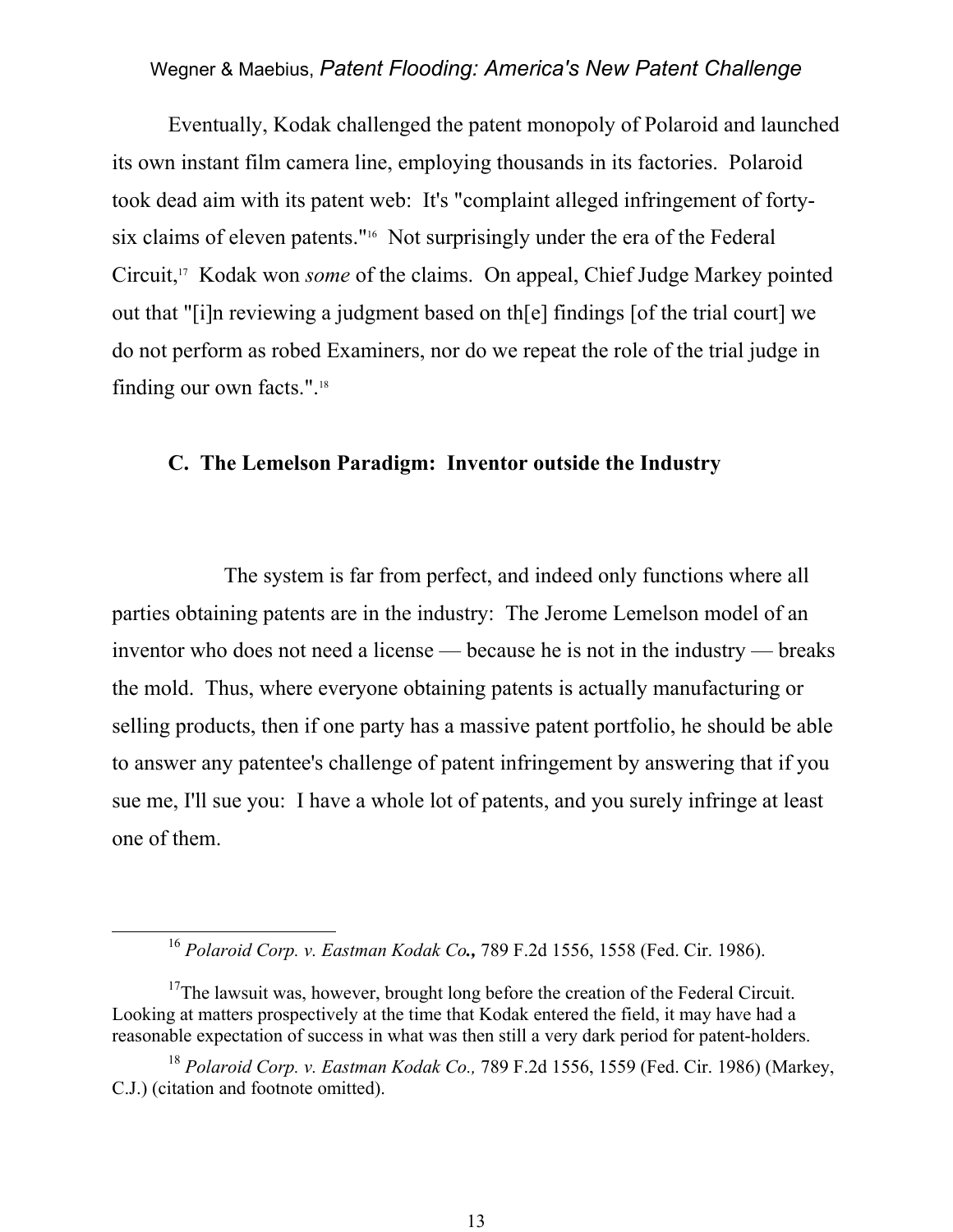Where a Lemelson pops  $up$  — one who is not commercially working in the field — it matters not whether his patented innovations themselves are an infringement of the other party, because it is not an act of infringement to either obtain or own — or license — a patent.

#### **III. THE TEXAS INSTRUMENTS ASSET MANAGEMENT MODEL**

 As long as patents were purely or at least largely defensive, large numbers of granted patents were not a major concern. Over the past generation, patents in the defensive area have become weapons for extracting capital. The outgoing Chairman of the Federal Trade Commission cataloged the concerns of many in the business community that too many invalid patents are being granted.<sup>19</sup>

 <sup>19</sup> Robert Pitofsky, *Antitrust and Intellectual Property: Unresolved Issues at the Heart of the New Economy* PLI's Seventh Annual Institute for Intellectual Property Law 457, 470, n. 9 (2001) ("See, e.g., Robert P. Merges, *'As Many as Six Impossible Patents Before Breakfast: Property Rights for Business Concepts and Patent System Reform*,' 14 Berkeley Tech. L.J. 577 (1999) (arguing that the growing volume of patents and the emergence of new types of patents such as business method patents reinforce a general need for new procedures, such as a European-style patent opposition system, and a reform of patent examiners' training and incentives, to minimize the granting of invalid patents); Lawrence Lessig, 'The Problem with Patents' (April 23, 1999) (http:// www.thestandard.com/article/display/0,1151,4296,00.html) (attributing the growing problem of 'bad patents,' especially bad business method patents, as 'the space debris of cyberspace, to workloads and incentives for PTO Examiners that limit scrutiny, and to the high cost of litigating against invalid patents); Mark A. Lemley, 'Rational Ignorance at the Patent Office' (working paper) (http://www.law.berkeley.edu/institutes/law\_ econ/workingpapers/PDFpapers/olinwp2000-16.pdf) (arguing that reforms should focus on litigation rather than the PTO, including an abolition of the presumption of validity in patent litigation); Mark A. Lemley et al., Software and Internet Law 333-34 (2000) (discussing specific weaknesses in the PTO's scrutiny of software patents in the 1990s); Jeff Bezos, 'An Open Letter on the Subject of Patents' (http://www.amazon.com/exec/obidos/subst/misc/ patents.html/ 105- 1090555-5463134) (arguing that business method and software patents should be limited to three to five years duration and subjected to public comment before issuance). See also National Research Council, Computer Science and Telecommunications Board, The Digital Dilemma: Intellectual Property in the Information Age 228 (2000) ('The past decade has seen a substantial de facto broadening of items for which patents can be obtained, including information inventions such as computer programming, information design, and business methods. The long-term effects of this trend are as yet unclear, although the near-term consequences are worrisome.").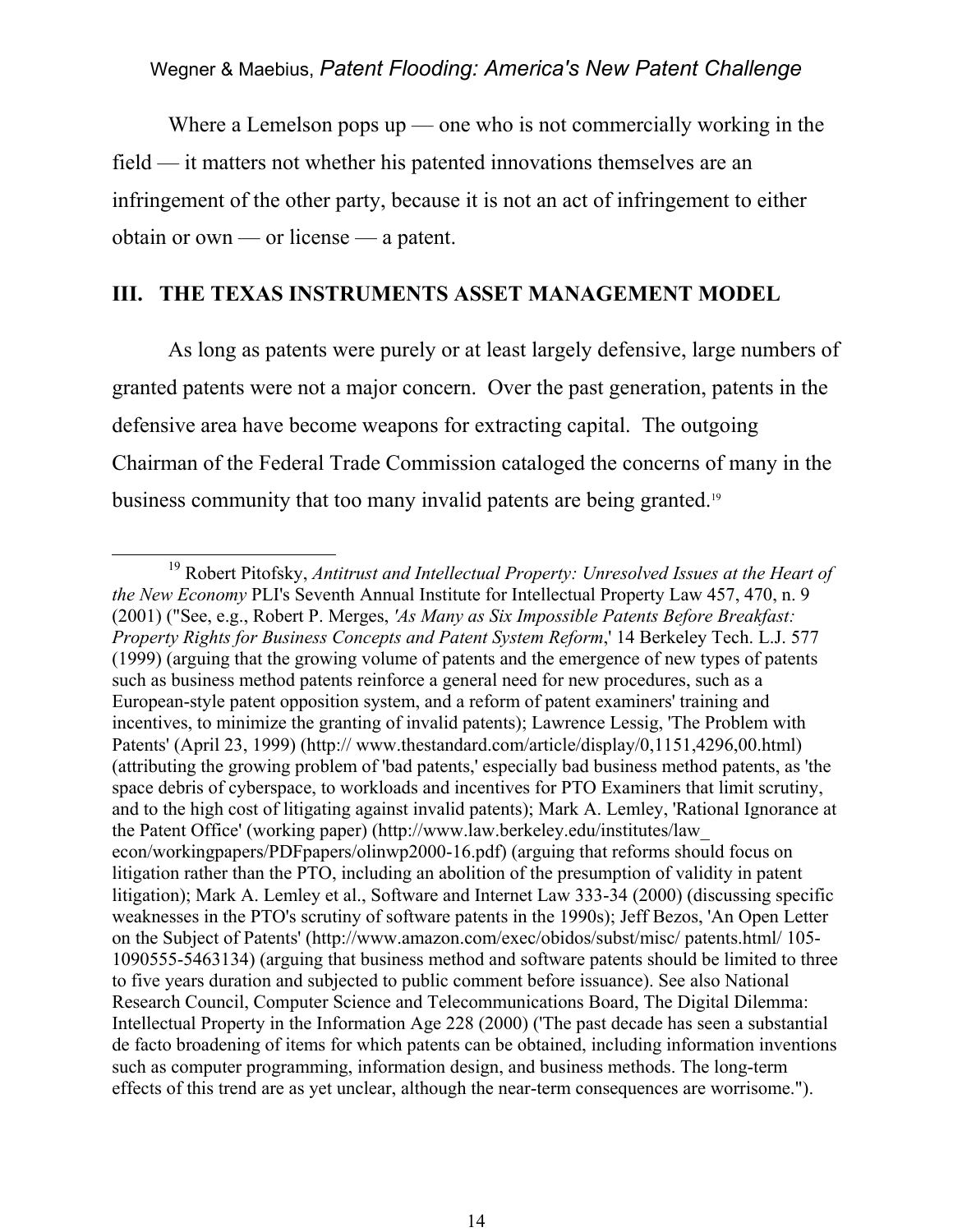#### **A. From Defensive Model to a Revenue Stream**

 In the wake of the transistor and the growth of the modern electronics industry, the pattern of the Ford defensive model created a patent monster in the electronics industry. In the beginning, companies satisfied themselves with obtaining several hundreds of domestic patents per year.20 The entire purpose was initially defensive in nature. A company merely wanted to create patent bargaining chips along the same lines as the mid-twentieth century Ford model: No single patent was strong enough to enforce, $21$  and the developer of, say, a better video machine established his market position by the net product of thousands of engineers' collective work product.

 In several industries, the pattern repeated itself: We've got literally thousands of patents — several hundred each year — that guarantee that at least one or some will block *your* technological development: You leave me alone and don't sue me on my inadvertent use of one (or some) of your patents, and I'll leave you alone, too. Cross-licensing packages of numerous patents were created.<sup>22</sup>

 By the mid-1980's, the leading companies in the electronics field had each amassed portfolios of literally thousands of patent. Up until that point, the game was virtually entirely defensive in nature. What happened next was the genius of

 $^{20}$ In Japan, by the mid-1980's, the model was completely out of control. Several of the major Japanese electronics manufacturers filed literally thousands of applications per year. Mitsubishi Denki surpassed 20,000 applications in one year alone.

 $21$  Even if valid, a single patent on one particular improvement could readily be circumvented by designing around the claims of the patent.

 $^{22}$  In a cross-license, each party reciprocally grants the other the right to use their respective patents. This may be done without transfer of further consideration (royalty free cross license) or there may be a consideration attached where one side holds a stronger patent hand.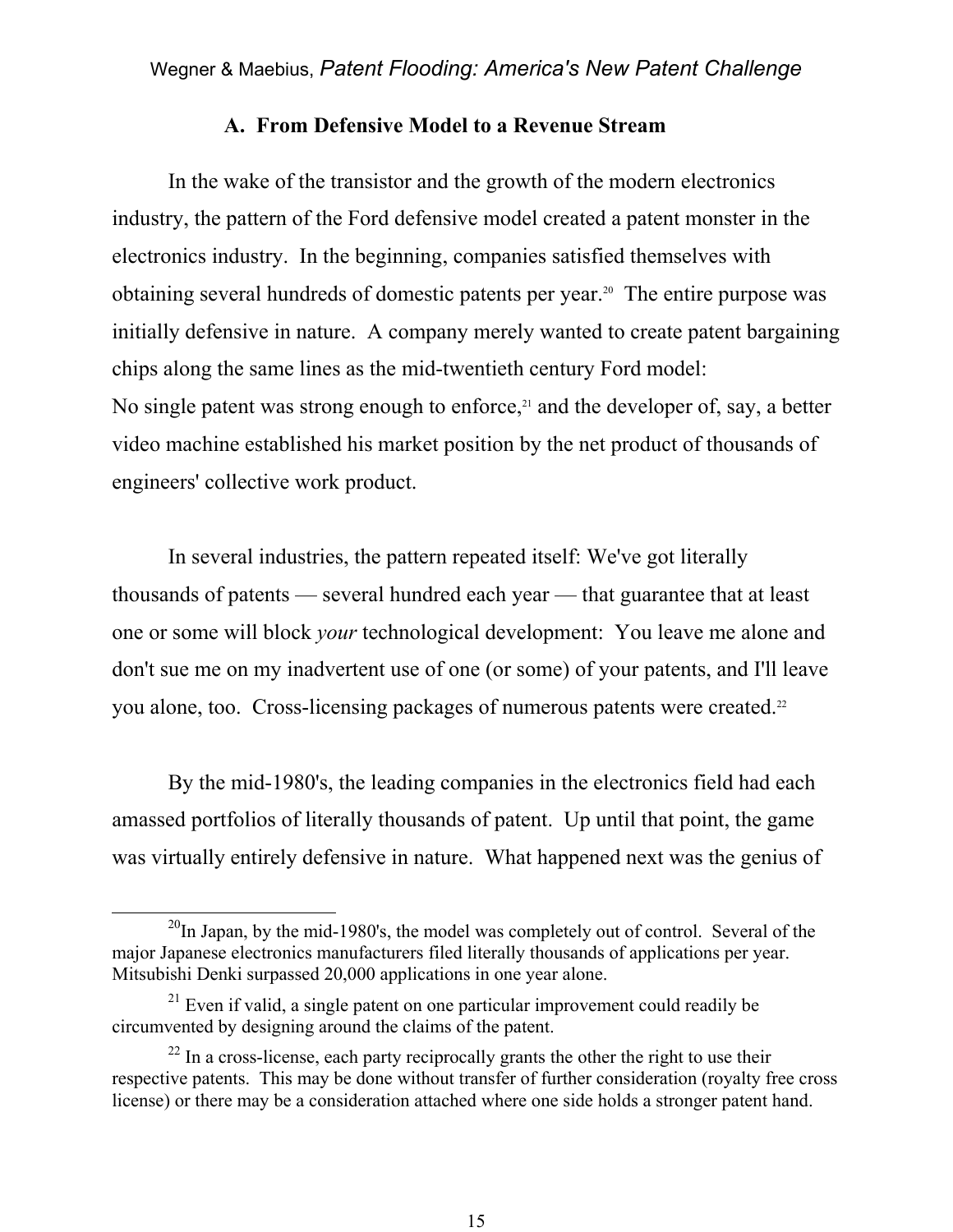Richard Donaldson who understood that his company's patent portfolio surely included a variety of patents that would dominate *everyone* who entered the field.<sup>23</sup> Many companies lacked their own portfolio to reciprocally dominate Texas Instruments. What in hindsight is perfectly obvious — but which nobody else took a leadership role in doing — was for Texas Instruments to *nonexclusively* license its entire portfolio in fields where it had a leadeship position. The licensee got nothing but a freedom from a lawsuit by Texas Instruments. Because everyone was able to gain a relatively inexpensive, nonexclusive license on the same patents from Texas Instruments, there was no competitive edge in being a license.24

# **B. Aggressive Enforcement of a Focused Portfolio**

 Some might call the Texas Instruments intellectual property a patent thicket. But, a patent thicket implies that entry into an area is proscribed by a network of overlapping patents that blocks entry into an area of technology akin to a wild brush thicket that blocks an animal from entering a field.<sup>25</sup> Professor Merges cites

<sup>&</sup>lt;sup>23</sup> Mr. Donaldson — himself a Vice-President of the company — is far more modest. He does not take credit for this strategy except to implement a directive from still higher level management He has said that he received pressure to gain a revenue stream from the numerous patents that his company had developed. Mr. Donaldson remained at Texas Instruments through 2000; he retired from corporate practice and now is a Dallas-based consultant.

 $^{24}$  To the contrary, there was a competitive disadvantage in doing so. By taking a license, a party had to tack on the cost of the license to the product to make ends meet.

<sup>25</sup> *See SCM Corp. v. Xerox Corp*., 645 F.2d 1195 (2d Cir. 1981*), cert*. *denied*, 455 U.S. 1016 (1982). The *SCM* theory — unsuccessful in that case — is explained by Gerald Sobel, *The Antitrust Interface with Patents and Innovation: Acquisition of Patents, Improvement Patents and Grant-Backs, Non-Use, Fraud on The Patent Office, Development of New Products and Joint Research*, 53 Antitrust L.J. 681, 685 (1984) (Xerox' mass patenting of photocopier technology "gave rise to an antitrust claim by SCM \* \* \* by reason of SCM's alleged exclusion from the plain paper copying business. SCM claimed that Xerox had wrongfully monopolized the copier market, primarily by acquiring patents on its own inventions and from others. SCM contended that it had wanted to enter the plain paper copier business, but that Xerox had refused to license SCM under its patents. SCM asserted that Xerox obtained its patents, not with the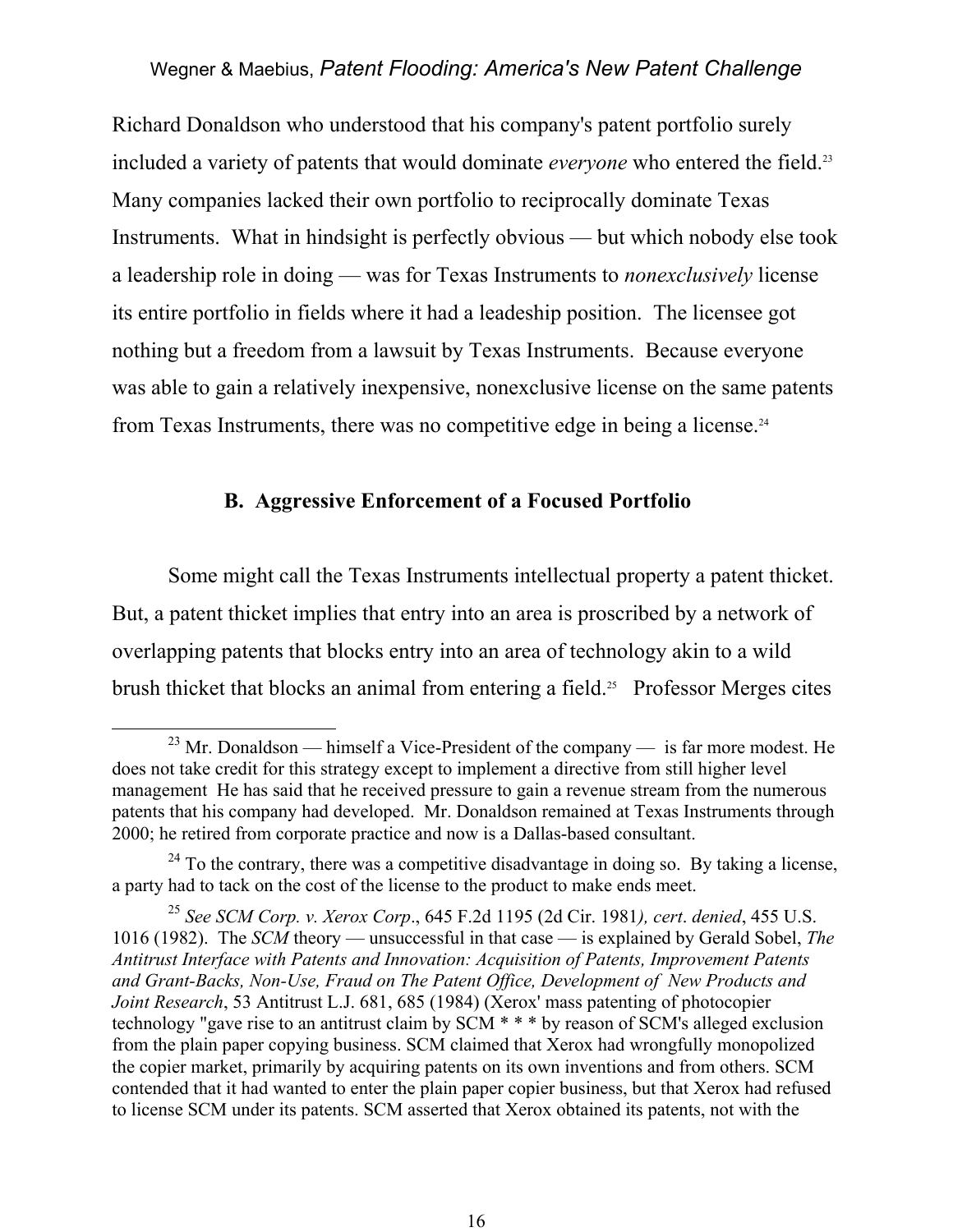the "thicket of rights" and notes that one approach to deal with this suggested by business persons and scholars is compulsory licensing.26 Here, Texas Instruments did indeed have a *relatively* large number of patents that covered an area of technology, but its aim was not to block competition, but rather to have an open door to *non*exclusively license the entire industry. The strategy also involved a significant effort to patent important technology that should be supported by a relatively modest number of patents.<sup>27</sup>

 Soon, the Donaldson strategy was netting Texas Instruments more than one billion dollars per year in revenue<sup>28</sup>. Unlike a billion dollars worth of *sales* of a product which may produce only a slim profit because of the cost of making, marketing and servicing a product — in the case of the nonexclusive royalty income, this was pure profit: Apart from the overhead of creating a license and

 $\overline{a}$ 

 $^{27}$ In contrast to IBM – which obtained 570 patents in 1985, Texas Instruments had less than 200 (197). The more selective filing strategy of Texas Instruments has continued today with the two most recent years having totals of 753 (2000) and 840 (2001), far less than IBM which in the same period had 2886 and 3411, respectively.

intention of protecting improved Xerox products and processes but, rather, to fence out competitors and block others from making plain paper copiers, and that Xerox' failure to use many of its patents reflected this intent. SCM further complained that Xerox' patents were so numerous and complex, that they created a 'thicket' that prevented designing around the patents.").

<sup>26</sup> Robert P. Merges, *Contracting into Liability Rules: Intellectual Property Rights and Collective Rights Organizations*, 84 Calif. L. Rev. 1293, 1293 (1996) ("[B]usinesspeople and scholars alike have complained of the increasing burden of obtaining intellectual property licenses and, failing this, litigating intellectual property disputes. Intellectual property experts, especially scholars, have responded to this burgeoning thicket of rights with a series of initiatives to expedite deal making by means of statutory compulsory licensing.").

<sup>28</sup> Wineburg & Mantell*, Managing Intellectual Property — An International Capital Asset*, 99 Com. L.J. 366, 383, n. 2 (1994) ("Texas Instruments' patent portfolio has became an independent profit center, contributing approximately one billion dollars annually.").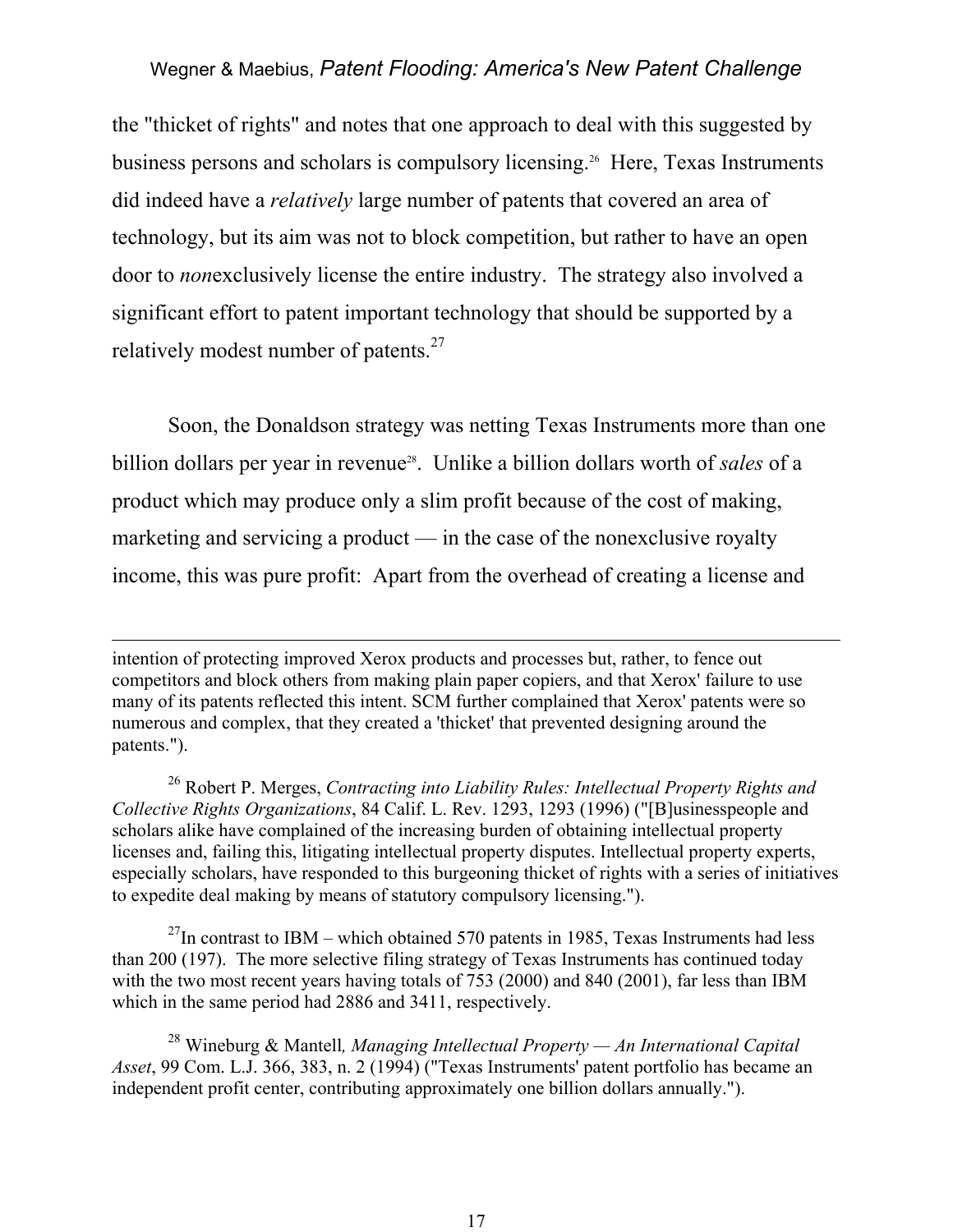occasionally bringing suit to keep the industry in line, the patent tax of the nonexclusive license was pure gravy for Texas Instruments.

# **C. The Indiscriminate Patent Tax Model (IBM)**

 IBM followed suit but in a way that de-emphasized individual worth of patents and their quality and instead provided a flood of patents create a base for a patent tax. IBM has now amassed a patent portfolio measured in tens of thousands with a grant rate at a clip of over 3000 per year.<sup>29</sup>

 The top 20: IBM; NEC Corp.;Canon K.K.; Samsung Electronics Co., Ltd.; Lucent Technologies Inc.; Sony Corp.; Micron Technology, Inc.; Toshiba Corp.; Motorola, Inc.; Fujitsu Ltd.; Matsushita Electric Industrial Co., Ltd.; Advanced Micro Devices, Inc.; Hitachi, Ltd.; Mitsubishi Denki K.K.; Siemens A.G.; Hewlett-Packard Co.; Eastman Kodak Co.; Intel Corp.; General Electric Co.; U.S. Philips Corp.

The largest chemical company, BASF, ranked no. 22 with 589 patents.

 Pharmaceutical companies do not even make the list of top filers until one gets to no. 85 Merck  $& Co$ . The top five pharmaceutical companies collectively gained 783 patents (with overall numerical ranking in parenthesis):

| 1. Merck $& Co. (85)$           | 182 |
|---------------------------------|-----|
| 2. Eli Lilly $(91)$             | 161 |
| 3. Pfizer (98)                  | 153 |
| 4. Incyte Pharmaceuticals (103) | 147 |
| 5. Novo Nordisk A/S (110)       | 140 |

 $^{29}$ Using statistics from 2000, it will be seen that IBM and others with a largely defensive posture simply dominated the statistics of granted patents. According to figures published by the Intellectual Property Owners, Inc., the top twenty-five patent holders for the year 2000 cumulatively gained 25,112 patents; they included *no* pharmaceutical company nor other typically offensive filers. Indeed, the only chemical company on the list was no. 17 Eastman Kodak which had 875 patents.

The top twenty had patents ranging from 2886 for the leader — IBM — to 693 for no. 20 U.S. Philips.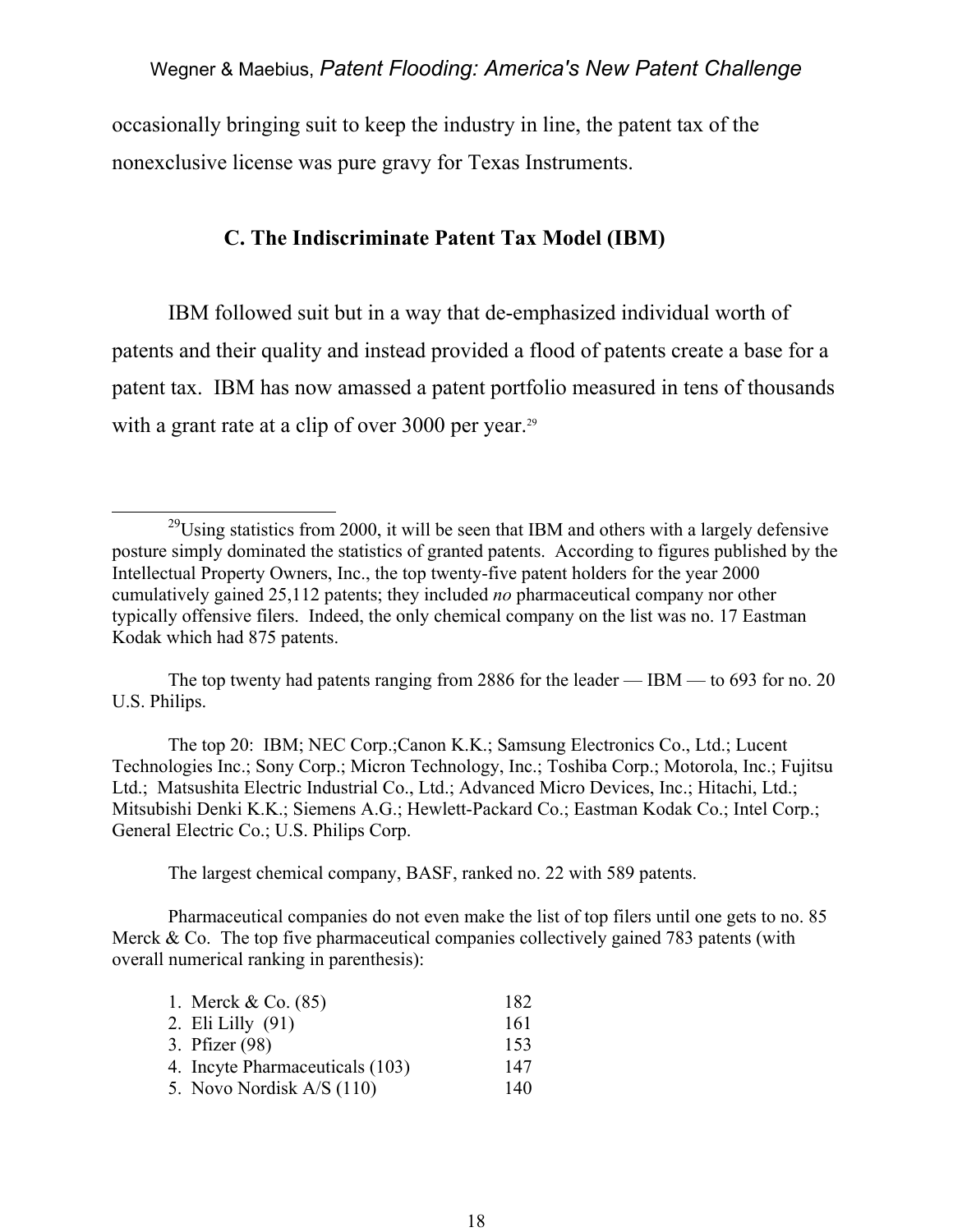For the 1990's and continuing through today, IBM now has the largest number of domestic patents of any company and also reaps a billion dollar plus profit from its assessment of patent taxes against the industry. But, if anything, IBM has taken a strategy of gaining as many patents of a relatively narrow scope and at the lowest possible cost per patent, where a broad scope for a particular patent is generally out of the question. With very narrow patents, there may well be ways to navigate even between the literally thousands of IBM patents in its portfolios. But, rather, with so many thousands of patents, they operate more like land mines in a vast field: One can avoid each of them without an "explosion", but it is more efficient simply to pay a land mine patent tax to IBM to have a free pass through the mine field.

 At least some of the IBM patent portfolio have claims that border on the ridiculous to even the layman and clearly could never be enforced. Professor Thomas has criticized IBM's mass filing of patent applications, pointing specifically to the IBM toilet reservation "business method" patent.<sup>30</sup> As a result of this patent, *if valid*, each time Little Sally asks Mommy for permission to go to the bathroom, whenever Mommy says, "now" – "notifying [Little Sally] when the restroom is available for her use", she's guilty of an act of patent infringement. $31$ 

 $\overline{a}$ 

 <sup>30</sup>John R. Thomas, *The Responsibility of the Rulemaker: Comparative Approaches to Patent Administrative Reform*, Tenth Annual Conference on International Intellectual Property Law & Policy, April 4-5, 2002, Fordham University School of Law, reproducing Boles et al., U.S. Patent 6,239,919 (2001). Claim 1 is to "[a] method of providing reservations for restroom use[ ] comprising[ ] receiving a reservation request from a user; and notifying the user when the restroom is available for his or her use."

 $31$ It should have taken no more than a second for an Examiner to have recognized that there have been Mommies and Sallies performing the bathroom routine for ages: No prior art search was necessary to deny this claim under 35 USC § 102(b).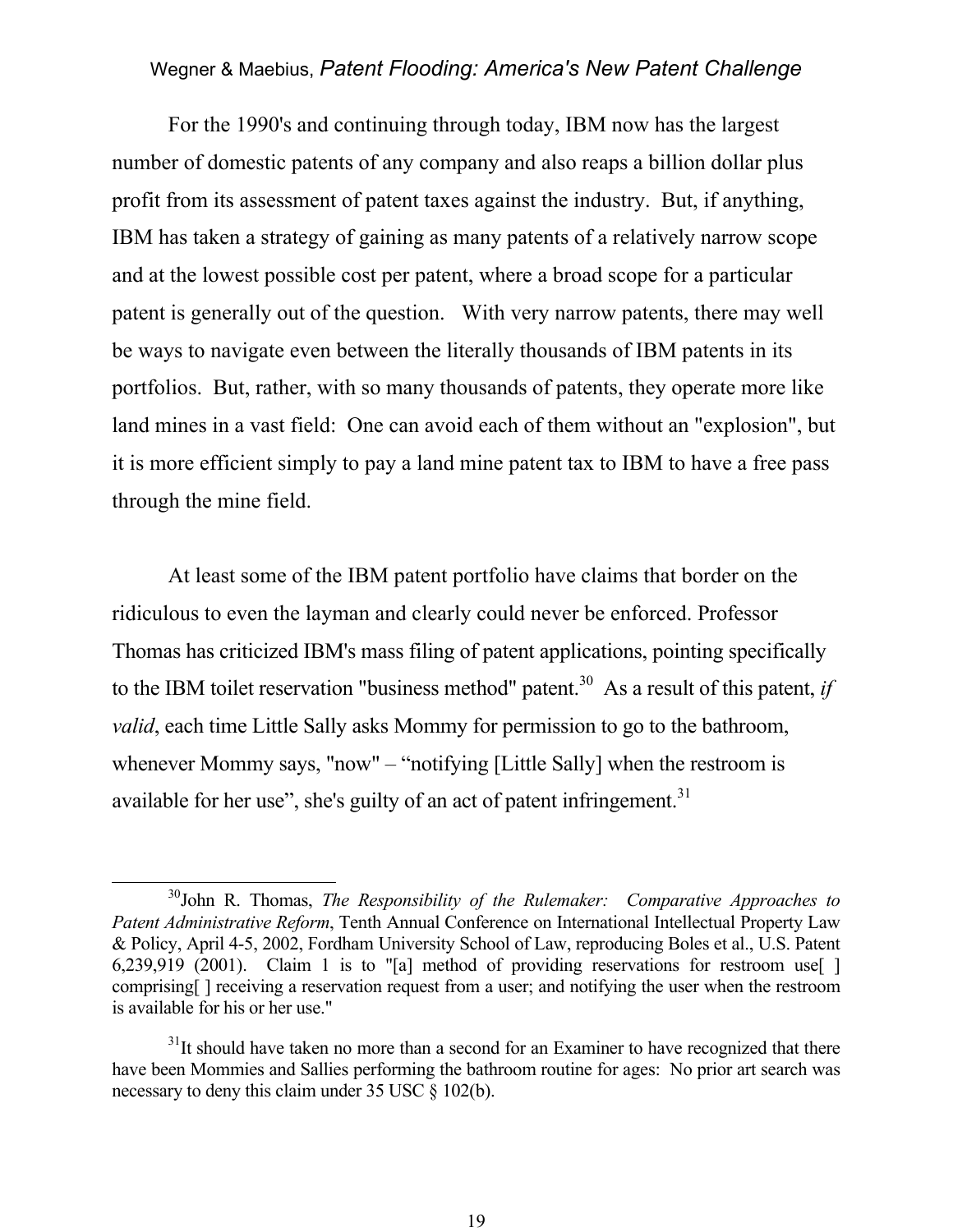The land mine strategy is seen from the fact that IBM essentially never considers the possibility of tailoring its protection after a first filing. This is manifested by one of the lowest rates of provisional filings of any domestic organization in the country — and *the* lowest for any company with a volume of granted patents even closely approaching the sheer numbers obtained by IBM Thus, one of the indicia of a domestic company's foresight in seeking broad protection is the fair use of provisional applications: If one files a provisional application, this necessarily means that the application will be later replaced by a regular application, thereby giving the applicant the opportunity to better fine-tune his patent application at the first anniversary of the filing of the provisional<sup>32</sup> While General Electric obtained a large number of patents, it had a significant minority of its patents granted based on a provisional application — 13  $\%$  which is some indication of an intention when filing to provide a basis for keeping the door open to later crafting the optimum specification. While General Electric had this relatively high percentage of provisional-based patents with its impressive portfolio of nearly 1000 patents per year, IBM, to the contrary, obtained the largest number of patents of any company — at a rate of well over 3000 per year — but its provisional base in only 2 % of its patents. In some areas, of course, patents are needed much later but not at all in the early stages of evolution of an invention: This is manifested by the pharmaceutical area where well over half the domestic origin patents are based upon at least one provisional application with Pfizer, Eli

 $32$  A provisional application is able to support a regular patent application as a priority document for only one year. A filing made thereafter cannot tie a priority right to the provisional application. When the regular application is filed, omissions or other imperfections that can now be better seen in hindsight can often be fixed by replacing the provisional with a continuation-inpart application.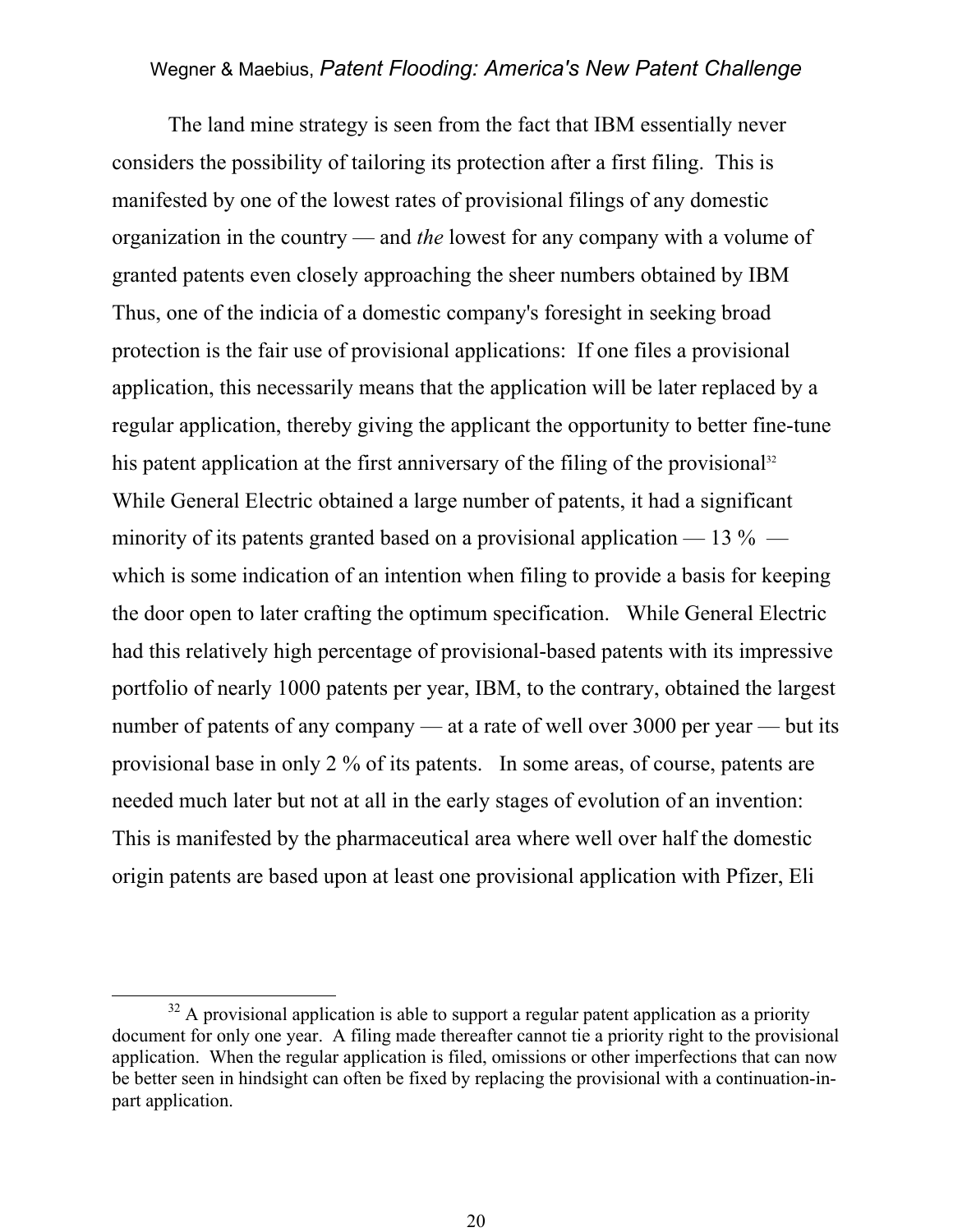Lilly & Merck each having from 59 to 84 % of all patents based upon provisionals.<sup>33</sup>

 Even in its own area of technology, IBM in terms of technical innovations may have been eclipsed in innovations by others,<sup>34</sup> yet it has been able to generate a \$1.7 billion patent tax on the industry in 2001.<sup>35</sup> Its research expenditures are 20 %

<sup>&</sup>lt;sup>33</sup> A recent six month period showed the number of patents granted where priority is claimed to a provisional (first column) and the total number of patents granted in that period (second column) to yield the percentage of patents that is based upon at least one provisional application:

| General Electric | 61 | 468              | 13 %           |
|------------------|----|------------------|----------------|
| Motorola         | 13 | 316              | $4\%$          |
| Kodak            | 13 | 307              | $4\%$          |
| <b>IBM</b>       | 40 | 1664             | $2\%$          |
| Micron Tech.     | 22 | 818              | $3\%$          |
| Ford Motor       | 6  | $\boldsymbol{0}$ | $0\%$ [note a] |
| Pfizer           | 49 | 83               | 59 %           |
| Eli Lilly        | 35 | 48               | 73 %           |
| Merck            | 64 | 76               | 84 %           |

To the extent that any applications are based upon foreign-made inventions, they were not noted in this study, and skew the results: This study does not take into account any patents based upon foreign priority applications. Patents were studied for the six month period August 7, 2001 — February 5, 2002 (the latest period for which data was available when the search was conducted).

*Note a*: The Ford Motor statistics seemed, at first, not representative as based upon too short a period of time. Therefore, an 18 month period was selected, starting with August 1, 2000, which did show a total of 81 patents granted, but *none* was a provisional.

<sup>34</sup> David Kirkpatrick, *The Future Of IBM*; Lou Gerstner seems to have pulled off a *miracle. SamPalmisano will have to be at least as good,* Fortune (February 18, 2002) ("IBM's vaunted R&D program \* \* \* for decades has failed to translate breakthroughs into products. \* \* \* Throughout the Gerstner years IBM has been the world leader in new patents; it earns well over \$1 billion a year licensing those patents. Yet all that seems less impressive when you consider that in storage, networking, databases, and Unix servers, IBM has been eclipsed--during Gerstner's tenure — by EMC, Cisco, Oracle, and Sun.")

35 Sara Sowah, *Patents*, Electronic Times, p. 16 (January 21, 2002)( 2002 WL 12844078) ("IBM has been awarded more US patents than any other company. The company, which spends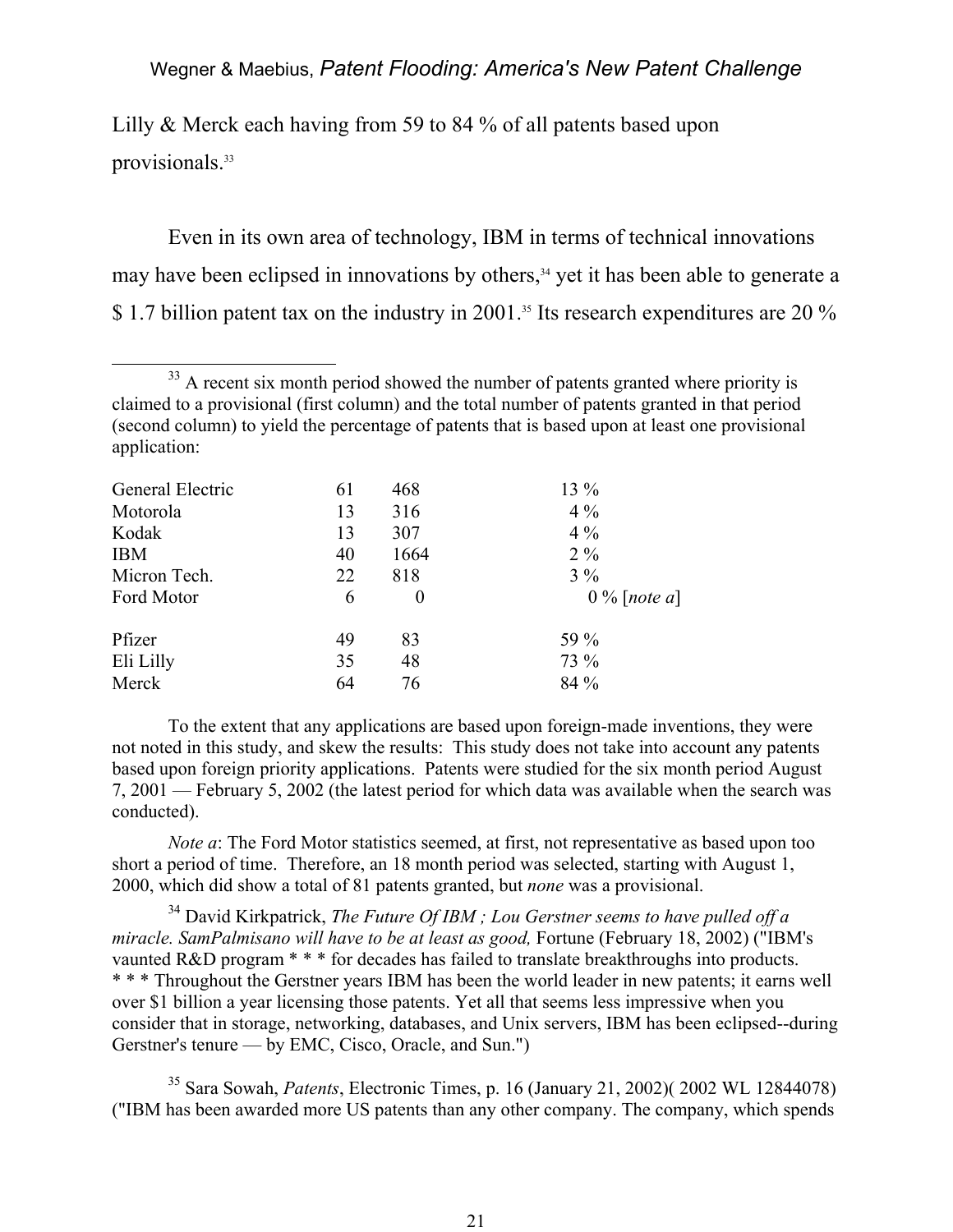of the \$30 billion spent each year by the pharmaceutical industry<sup>36</sup>; but, it has obtained more than 50 % the total number of patents granted to the entire pharmaceutical industry.37

#### **D. Industry by Industry Changes and Numbers**

 If one had viewed the patent landscape thirty years ago, one would have had a clearer division of offensive areas — most notably the pharmaceuticals — and a large bulk of all patents granted to defensive areas, which would have included the Texas Instruments, IBM and other companies that are today's large patent filers. But, even though a collective income in the low billions is quite impressive for the Texas Instruments, IBM's and others, the heart and soul of the patent system in sheer revenue goes not to those with numbers of patents but those with quality offensive patents. Whereas IBM generates more than 3000 patents, the huge revenues of a Merck, Eli Lilly and Pfizer that are based strictly on patents are collectively at least an order of magnitude greater than the patent income of an IBM. But, the rate of patent grants to Merck, Eli Lilly and Pfizer averages only about 140 per year.

more than \$5bn on R&D every year, was awarded 3411 patents [in 2001]. \* \* \* An IBM spokesman said: "In addition to our \$ 5[,100,000,000] annual R&D budget, patents are also an important source of intellectual property, which contributes strongly to the royalties that IBM earns from its technologies. In 2000, IBM earned \$ [1,700,000,000] licensing its technologies.").

http://www.ftc.gov/os/comments/intelpropertycomments/mossinghoffgeraldj.pdf.

 $37$  Id (estimating that there are 6,751 patents granted each year to the entire pharmaceutical industry). IBM obtained 3411 patents for 2001.

 $\overline{a}$ 

<sup>&</sup>lt;sup>36</sup> Statement of Gerald H. Mossinghoff, testimony before the Federal Trade Commission, February 6, 2002, pp. 11-12,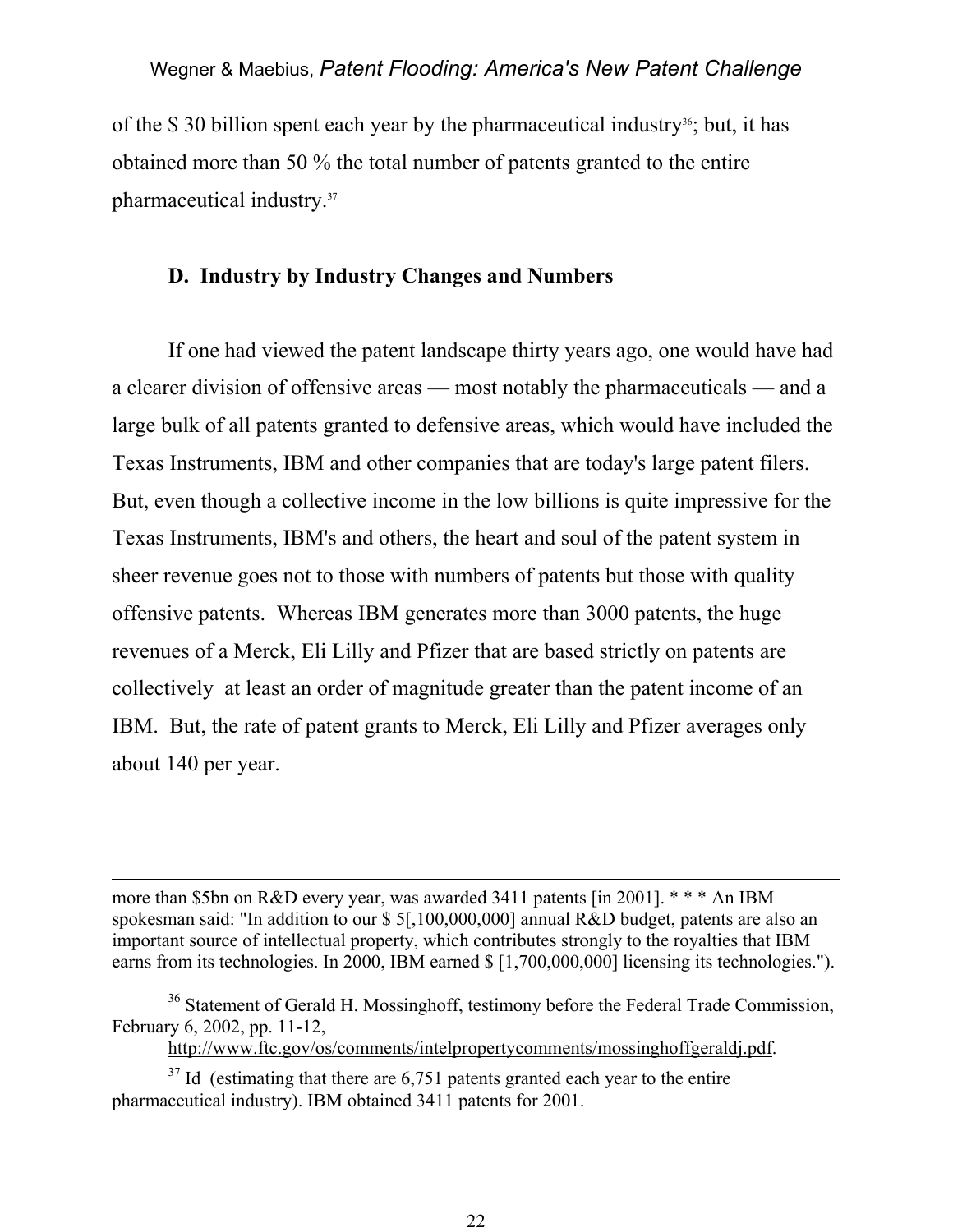Additionally, the automotive industry is out in the cold insofar as patents are concerned.38

# **IV. PLUGGING THE LOOPHOLES IN THE SYSTEM**

 Surely, if there are trivial patents that can be designed around, why does industry pay tribute through payment of a patent tax. The answer is complex. First, there are far too many patents to simply design around all of them. Many of them may well be invalid or, if properly contested, have a narrow scope that could be designed around. Yet, the system, too, has shortcomings that are particularly unique to the United States.

 It should also be acknowledged that there in not yet a unanimous view that the the IBM and other "hold up" patent strategies are at all a problem for the system. Indeed, no less an authority than Professor Lemley sees the dollar value of such patents at a much lower rate; while he acknowledges the "holdup" aspect of weak patents that are difficult to challenge in the American system,<sup>39</sup> he sees this as a "sort of 'nuisance value' claim[.]"40 He calculates that the entire cost for *all* "holdup licenses" throughout the patent system as \$443 million annually.<sup>41</sup>

<sup>40</sup> *Id***.**

<sup>&</sup>lt;sup>38</sup>The two surveys, supra, show a disproportionately low number of patents granted to Ford Motor over the recent period of time.

<sup>39</sup> Mark A. Lemley, *Rational Ignorance at the Patent Office,* 95 Nw. U. L. Rev. 1495, 1518 (2001) ("Holdup Licensing. — Patent owners might try to game the system by seeking to license even clearly bad patents for royalty payments small enough that licensees decide it is not worth going to court.").

<sup>&</sup>lt;sup>41</sup> *Id.*, at 1517-19 (footnotes omitted) ("It is hard to know how much money is transferred from licensees to patentees through such holdup claims, and (more important for my purposes) how much less money would be transferred under a more robust examination system. But with some plausible assumptions, we can generate some ballpark figures. To calculate an upper bound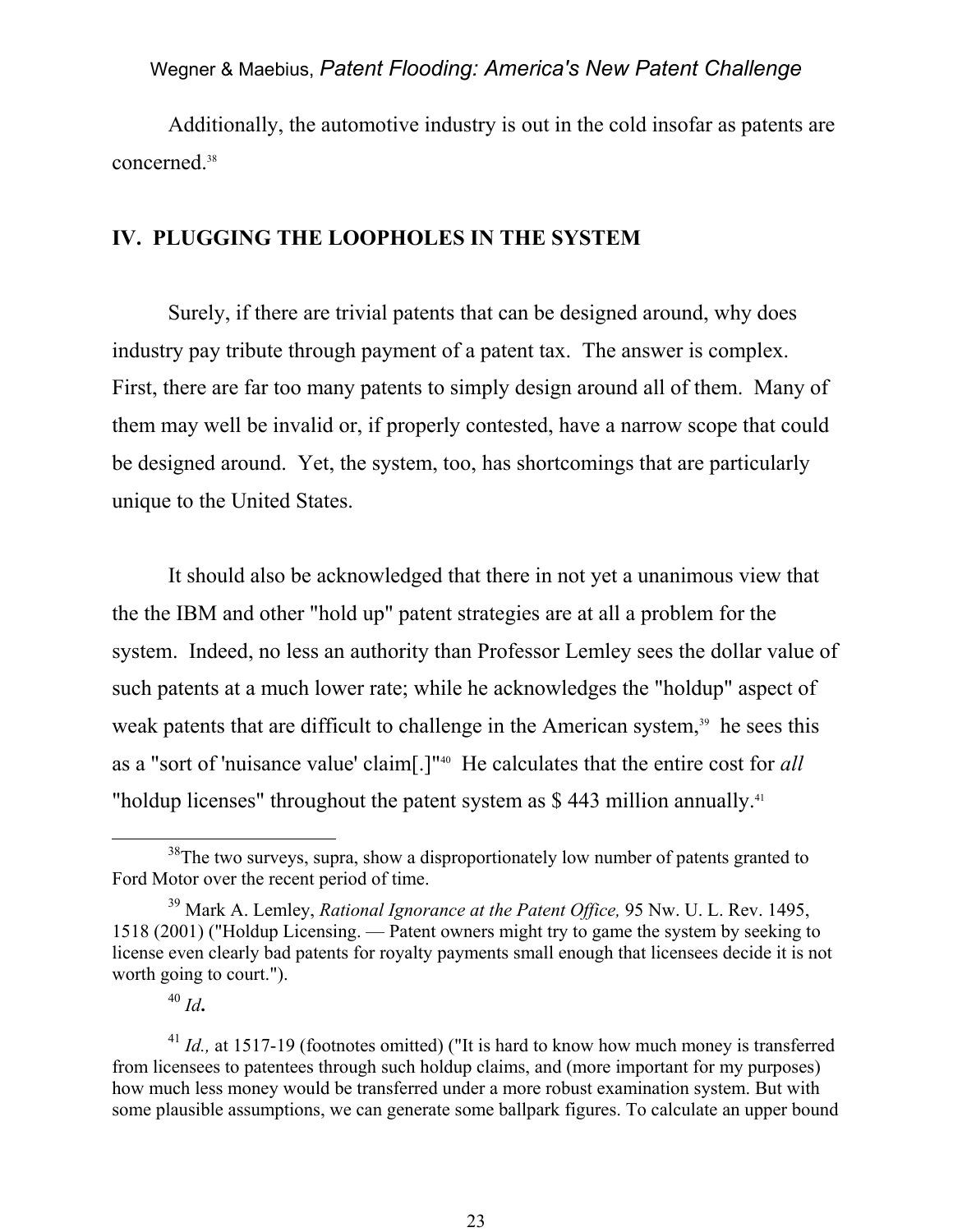Several solutions are indicated:

 $\overline{a}$ 

# **A. An Opposition System to Filter Out Clearly Invalid Patents**

 It is easy to see that there is a problem with the patent examination system. Professor Lemley has his finger on the public pulse when he notes that "[t]he PTO has come under attack of late for failing to do a serious job of examining patents, thus allowing bad patents to slip through the system. The criticism is particularly strong in specific industries, notably software and Internet "business method" patents, in which the PTO has arguably failed to respond quickly enough to

on the avoidable social costs from holdup licensing, I begin by recognizing that the possible number of holdup situations is limited by the total number of patents licensed for revenue or litigated but settled. There are 6,750 such patents per year--5,250 licensed without litigation, and 1,500 litigated but not tried. Next, the avoidable holdup situations are a function of how many of those patents will be weeded out through eighteen hours additional examination. I earlier determined a high estimate for that number to be around ten percent of total patents. This means that, at most, 675 new patents per year are involved in avoidable holdups. This number is no doubt an exaggeration because it assumes that every instance of licensing without litigation is in fact a holdup attributable to a bad patent and not to a legitimate business deal. A more plausible (but still extremely high) number would be that half of those deals are legitimate, and the other half are holdups. If so, we are talking about 338 patents involved in holdups. Those patents may be asserted against multiple parties.

 What is the cost to industry of such holdups? Presumably each licensee being held up would not be willing to pay more than the cost of litigating the patent. If the patentee demands more, the licensee ought to be willing to go to trial instead. The weighted cost of litigation is \$ 656,000. The total cost depends on how many defendants will be held up in this way. Earlier, we assumed that the average number was two per patent, a blended estimate reflecting the number of potential licensees actually approached, potential cost savings if defendants pool their resources, and the increased likelihood that at least one case will result in litigation as the number of potential licensees increases. Thus, even under the assumptions made here the maximum likely social cost of licensing holdups is 338 patents times two licensees each times \$656,000, or \$443 million.").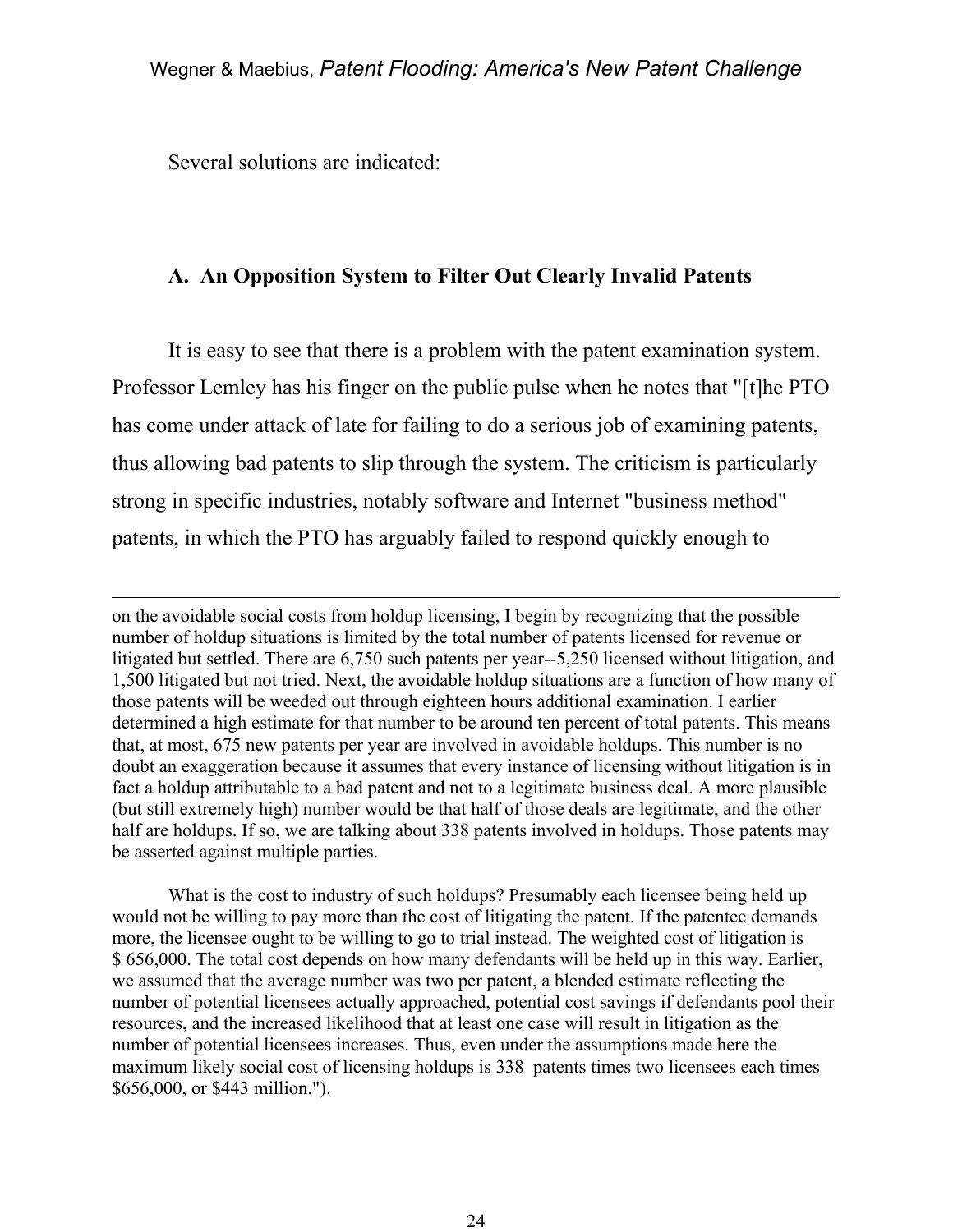changing legal circumstances. \* \* \* [T]he common thread among them seems intuitively obvious: the PTO should do a more careful job of reviewing patent applications and should weed out more 'bad' patents."42

 But, the answer is not to sink more resources into patent examination: This has been the failed experiment of the past generation as the PTO has ballooned into a massive sinkhole of literally thousands of patent professionals: Bigger is not better.

 A fundamental principle of the opposition system is that instead of spending some examiner time in an ex parte examination on *every* case, ensuring that a mediocrity is achieved across the board, with an opposition system, precious government resources are highly pinpointed onto only those very small percentage of cases that the public itself identifies as being of critical importance by virtue of the filing of an inter partes opposition: Indeed, less than ten percent of all patents

 $\overline{a}$ 

<sup>42</sup> Mark A. Lemley, *Rational Ignorance at the Patent Office,* 95 Nw. U. L. Rev. 1495, 1495-96 (2001); in accompanying footnotes he cites Professor Julie E. Cohen, *Reverse Engineering and the Rise of Electronic Vigilantism: Intellectual Property Implications of "Lock-Out" Programs*, 68 S. Cal. L. Rev. 1091, 1177-80 (1995); Andy Johnson-Laird*, Looking Forward, Legislating Backward?*, 4 J. Small & Emerging Bus. L. 95, 120-24 (2000); Jay P. Kesan & Marc Banik, *Patents as Incomplete Contracts: Aligning Incentives for R&D Investment with Incentives to Disclose Prior Art,* 2 Wash. U. J.L. & Pol'y 23 (2000); Robert P. Merges*, As Many as Six Impossible Patents Before Breakfast: Property Rights for Business Concepts and Patent System Reform*, 14 Berkeley Tech. L.J. 577 (1999); John R. Thomas, *Collusion and Collective Action in the Patent System: A Proposal for Patent Bounties* 2001 U. Ill. L. Rev. 305, 316-22; Simson Garfinkel, Patently Absurd, Wired, July 1994, at 104; James Gleick, Patently Absurd, N.Y. Times Magazine, Mar. 12, 2000, at 44; Lawrence Lessig, The Problem with Patents, Standard, Apr. 23, 1999, available at http:// www.thestandard.com/article/display/ 0,1151,4296,00.html; Greg Aharonian, Patenting the Internet, Electronic Commerce, Bioinformatics, at http:// www.bustpatents.com/index.html; Jeff Bezos, An Open Letter on the Subject of Patents, at http://www.amazon.com/exec.obidos/subst/misc/patents.html; Mark A. Lemley et al., Software and Internet Law 333-34 (2000); Julie E. Cohen & Mark A. Lemley, *Patent Scope and Innovation in the Software Industry*, 89 Cal. L. Rev. 1, 42-45 (2001).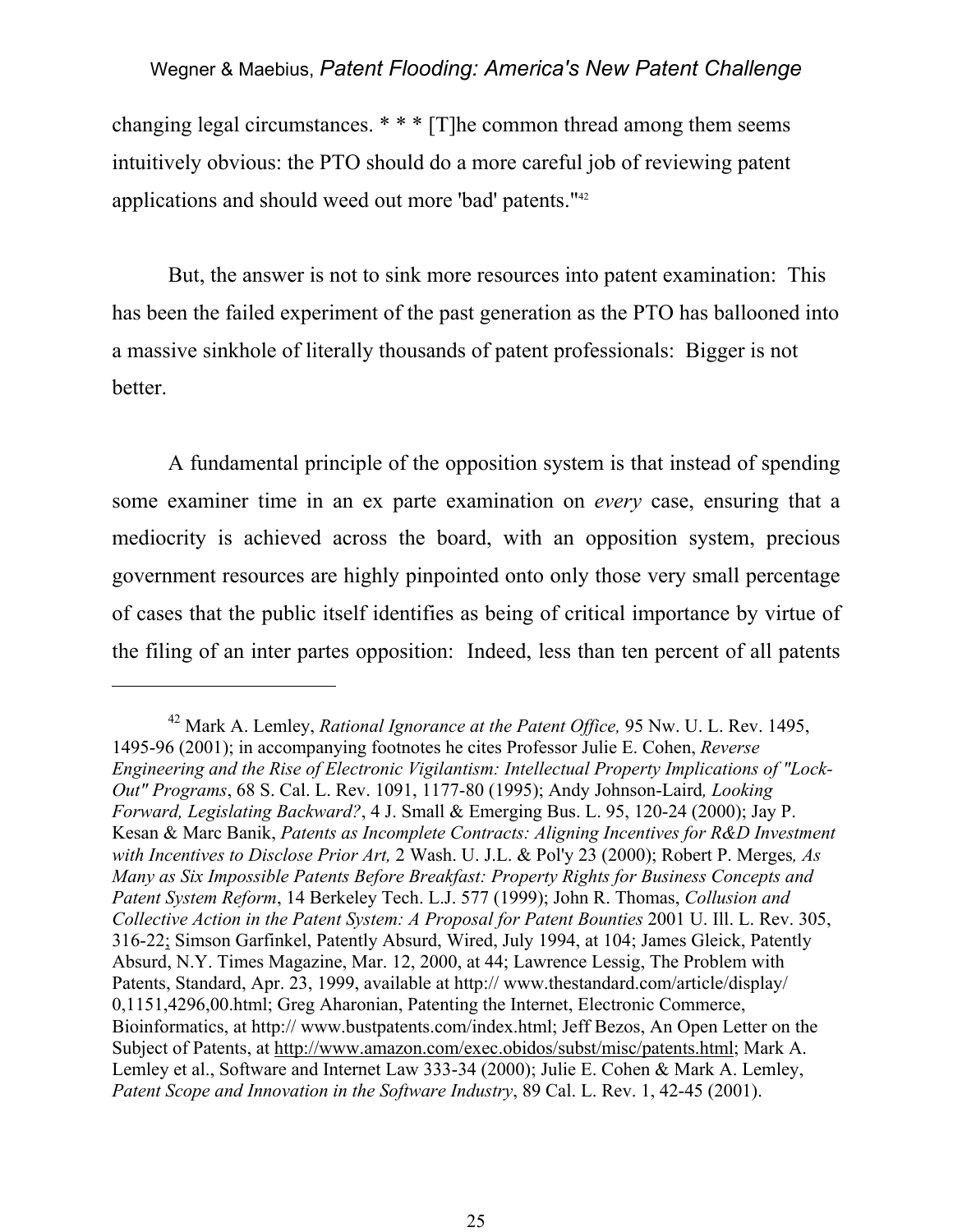would be opposed in a typical system.<sup>43</sup> Academics are now giving favorable consideration to the opposition system as one way of improving the American patent system.44

 Unlike the opposition systems in Japan, Germany and the European Patent Convention, industry itself polices recently granted patents. Under a model opposition system, a quick and inexpensive third party attack should be possible that would serve three major objectives.

 First, the obviously invalid patent would be screened out by such a proceeding.

 $\overline{a}$ 

 Second, even where there is inventive merit somewhere within a patent, often the claims as granted are far too broad — reading on obvious modifications

44 Testimony of Richard C. Levin, President, Yale University**, FTC/DOJ Joint Hearings on Competition and Intellectual Property Law**, **Washington, D.C.,** February 6, 2002, http://www.ftc.gov/os/comments/intelpropertycomments/levinrichardc.htm ("An[] idea worthy of consideration would be to institute a system of post-grant review under which third parties could challenge the validity of a patent on grounds other than the narrow ones now permitted under the current re-examination procedures. A low-cost administrative review procedure might reduce the need for costly infringement litigation, and wasteful investments by those later judged to have infringed a valid patent might be avoided. A speedy procedure might also produce great social benefit by clarifying at an early stage the appropriate standard of nonobviousness and the scope of permissible claims in emerging areas of technology.")

<sup>&</sup>lt;sup>43</sup> The author's own studies from the mid-1990's showed an overall rate of oppositions from the commencement of the European patent system in 1978 at a rate of eight percent. For recent years, apparently even this figure is too high. See Mark A. Lemley, *Rational Ignorance at the Patent Office,* 95 Nw. U. L. Rev. 1495, 1525 (2001) ("[Professor] Merges reports that in Europe between 1994 and 1997, only about 6.5% of issued patents were opposed.") (citing Robert P. Merges, *As Many as Six Impossible Patents Before Breakfast: Property Rights for Business Concepts and Patent System Reform*, 14 Berkeley Tech. L.J. 577, 613, table 2 (1999) ).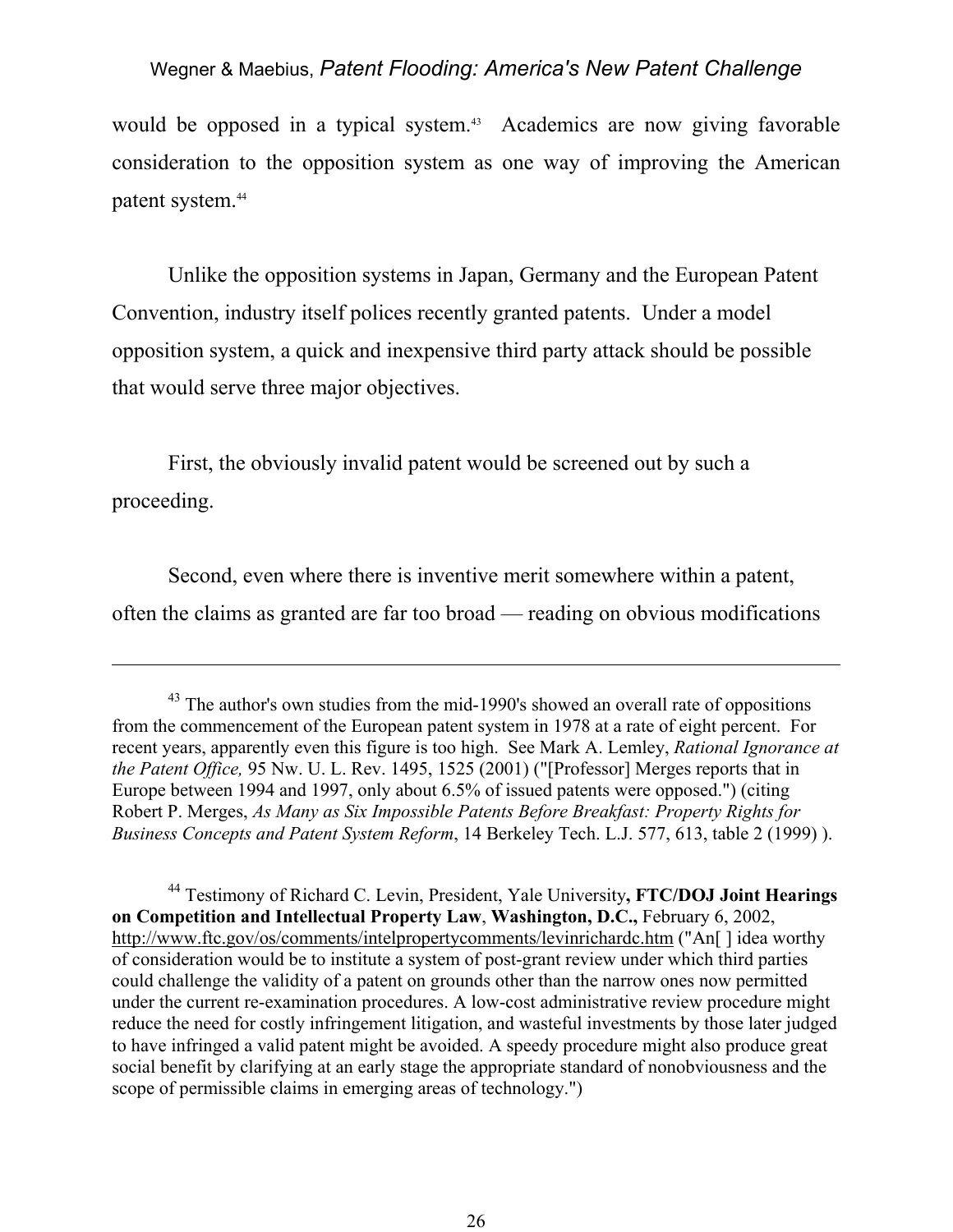of the prior art. Here, the patent would be cut back to an appropriate scope, providing blaze marks for third parties to design around such patents.

 Third, in the majority of cases, even where the patentee ends up with some or all of his claims at the end of the proceedings, he will be forced through tough inter partes proceedings to defend his grant with arguments that will help to shape the scope of prosecution: Many patents today are allowed with a weak challenge in ex parte proceedings with the result that a wide penumbra of possible protection under the doctrine of equivalents remains<sup>45</sup> The prosecution history estoppel that inevitably follows in a tough inter partes proceeding will provide legal limits to the scope of protection, unfettered by the doctrine of equivalents.<sup>46</sup>

 $45$  Even if the scope should be limited, if a trial judge does not grant summary judgment of noninfringement to take the case away from a jury — or to enter JMOL after a jury verdict there is small solace that the Federal Circuit may reverse on appeal: In the meantime, the accused infringer's factory has been shut down through the norm of injunctive relief for the months (or longer) until a final reversal is obtained from the Federal Circuit. While the Federal Circuit issues prompt decisions on appeal, this, too, is somewhat panel-dependent; in some cases, a decision is not given for many months. In one case, albeit atypical, the decision was rendered more than three years after oral hearing.

The classic example of how injunctive relief at the end of trial literally shuts down an entire business is seen from the entire elimination of the Kodak instant film business based upon a trial court's injunction. With literally thousands of workers to be thrown out of employment because of the injunction and with the business to be shut down, the appellate court refused to stay the injunction pending the outcome of the appeal. *Polaroid Corp. v. Eastman Kodak Co.,* 833 F.2d 930 (Fed. Cir. 1986) (denying stay of injunction pending appeal).

While the odds are that a decision will be rendered rather promptly by the average panel, the insecurity of injunctive relief for any amount of time is hardly comforting to the real world of business decisions that must ensure that a factory stays open and in production.

<sup>&</sup>lt;sup>46</sup> The patentee simply will have to make estoppel-generating arguments where his primary goal is to maintain the validity of the patent: To refrain from a strong defense of the validity of a weak patent is to possibly concede losing everything,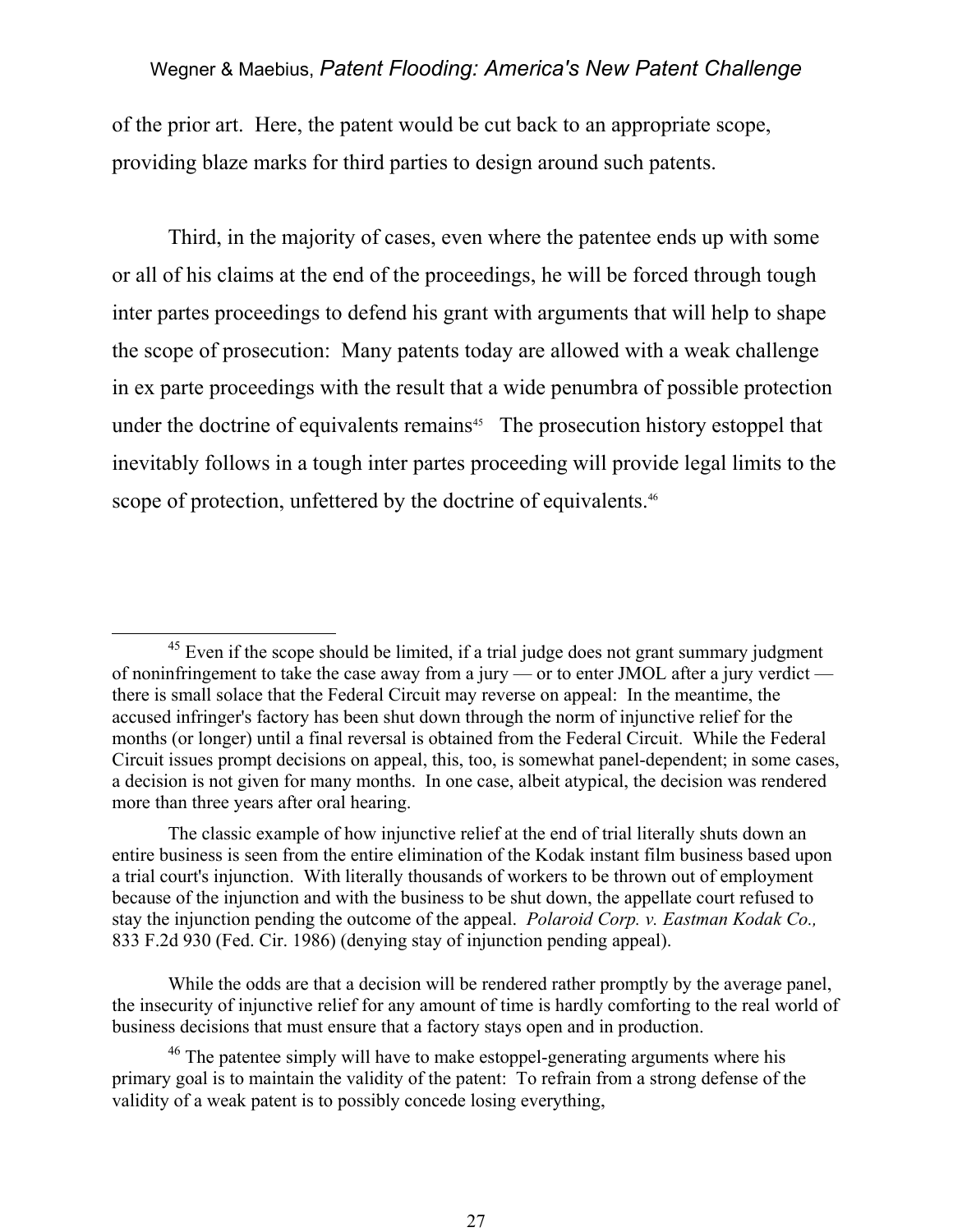Fourth, the patent gamesmanship involved with filing hundreds of patents on marginal improvements will be sharply curtailed if there is an opposition system. No corporate entity can afford to file in the thousands of applications each year when they recognize that a great many will be knocked out through an opposition, whilst the cost of maintaining the rest of the patents that are borderline patentable will become excessive. At least, the great numbers of cases will be greatly reduced.

 Fifth, the leverage of the patentee to compel settlements will be greatly mitigated with more of a balance to equal the playing field for industry. As matters stand today, a large corporate organization is able to present a large patent portfolio as a fait accompli to industry: Next comes a friendly visit or a warning letter. Without an opposition system, a third party will more than likely come to terms with a "reasonable" royalty proposal. But, if there is an opposition system, industry instead will be able to take the initiative and shoot at the reckless patentee who can no longer present a fait accompli package of patents.

#### **B. Trial Courts with Patent Expertise**

 Unpredictability of outcome of a patent litigation necessarily skews the equation toward acceptance of the patent tax in lieu of litigation , what Professor Moore calls "over-compliance" by competitors.<sup>47</sup>

 <sup>47</sup> Kimberly A. Moore, *Forum Shopping in Patent Cases: Does Geographic Choice Affect Innovation?*, 83 J. Pat. & Trademark Off. Soc'y 558, 602 (2001) ("Unpredictability in the system, which causes systematic over-compliance by competitors, is inefficient and robs the public of competing products.").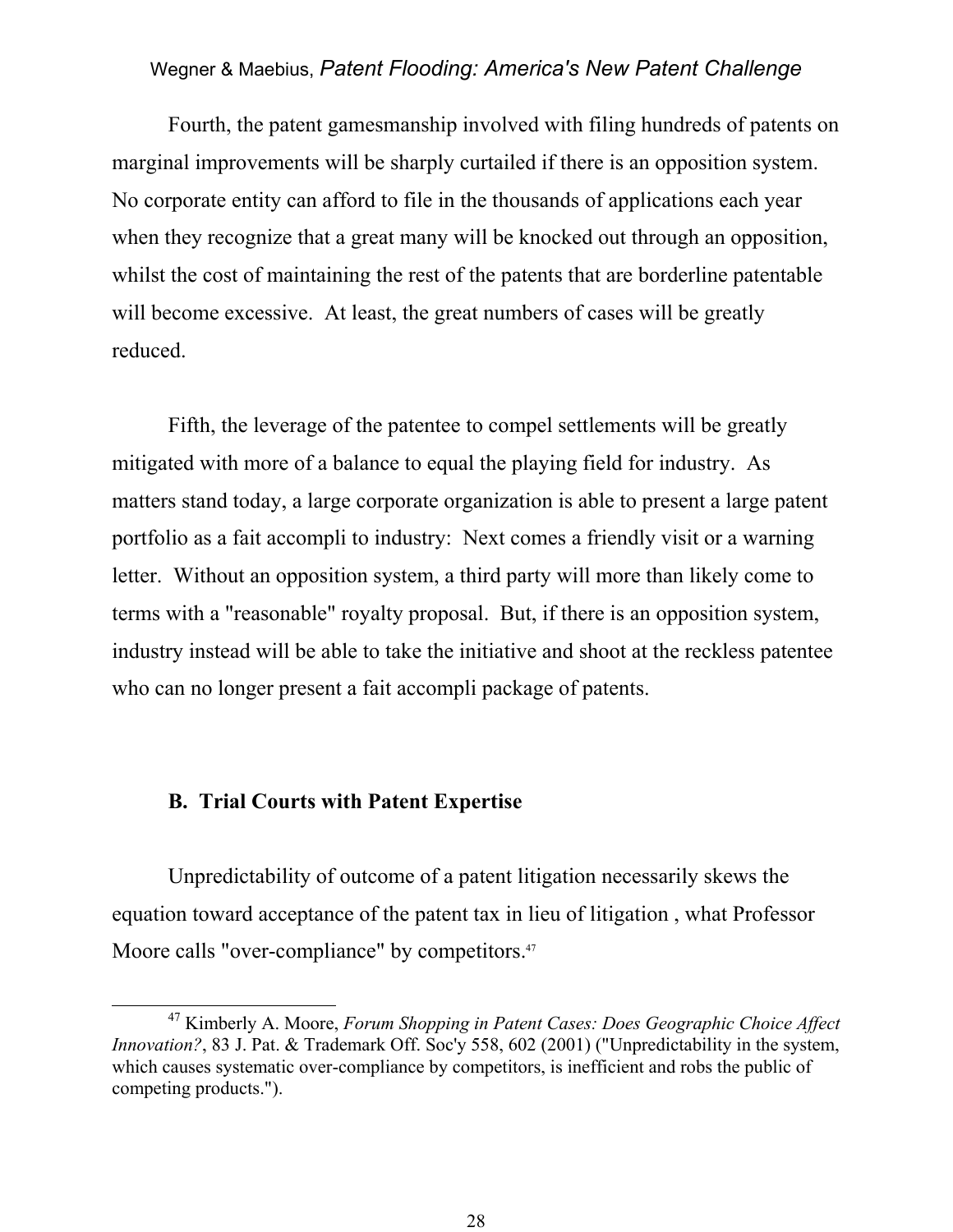Even a patent which *to the objective patent expert* would appear to be invalid based upon objective criteria of patentability, it nevertheless is a powerful in terrorem weapon against the industry that can ill afford to defend itself in a court where a judge is unlikely to grant summary judgment of invalidity — leaving the fate on validity to the hands of a jury.<sup>48</sup> Great disparity exists on validity determinations simply based upon forum shopping. Professor Moore explains that a patentee wins 68 % of all cases in the Northern District of California but only at a 30 % rate in Massachusetts.49

 Too often, the picture is painted of the U.S. patent enforcement system as being represented by what happens in the Alexandria division of the Eastern District of Virginia, Wilmington or certain California courts. What these courts have in common is a relatively heavy diet of patent cases. Only a small minority of the ninety-four federal courts receive the bulk of all patent filings.<sup>50</sup> Precisely

<sup>&</sup>lt;sup>48</sup> To be sure, there is always the right of an appeal to the Federal Circuit if the trial judge refuses to intervene where a jury hands down a ruling in favor of the patentee that is clearly unsupported. But, this is small solace to the accused infringer who generally will be faced with an injunction shutting down his commercial operations during the pendency of the appeal: It is hardly a satisfactory business strategy to refuse to pay a relatively small running royalty as a patent tax as opposed to running the risk of having a business line shut down at the end of a trial — whether or not there ultimately is a reversal by the Federal Circuit months (or in rare cases years) later.

<sup>49</sup> Kimberly A. Moore, *Forum Shopping in Patent Cases: Does Geographic Choice Affect Innovation?*, 83 J. Pat. & Trademark Off. Soc'y 558, 583, Table 8 (2001).

<sup>50</sup> Kimberly A. Moore, *Forum Shopping in Patent Cases: Does Geographic Choice Affect Innovation?*, 83 J. Pat. & Trademark Off. Soc'y 558, 571-72 (2001) ("[M]ost patent cases are brought in only a handful of jurisdictions. \* \* \* The top five district courts have 29% of all patent cases terminated in the ninety-four district courts during this five-year period, but only 15% of all civil case terminations during the same period. The top ten jurisdictions combined have 44% of all patent cases terminated, but only 23.5% of all civil cases terminated. \*\*\* [J]urisdictions like Delaware, Massachusetts, the Northern and Central Districts of California, the Eastern District of Virginia, the Northern District of Illinois, and Minnesota, where there are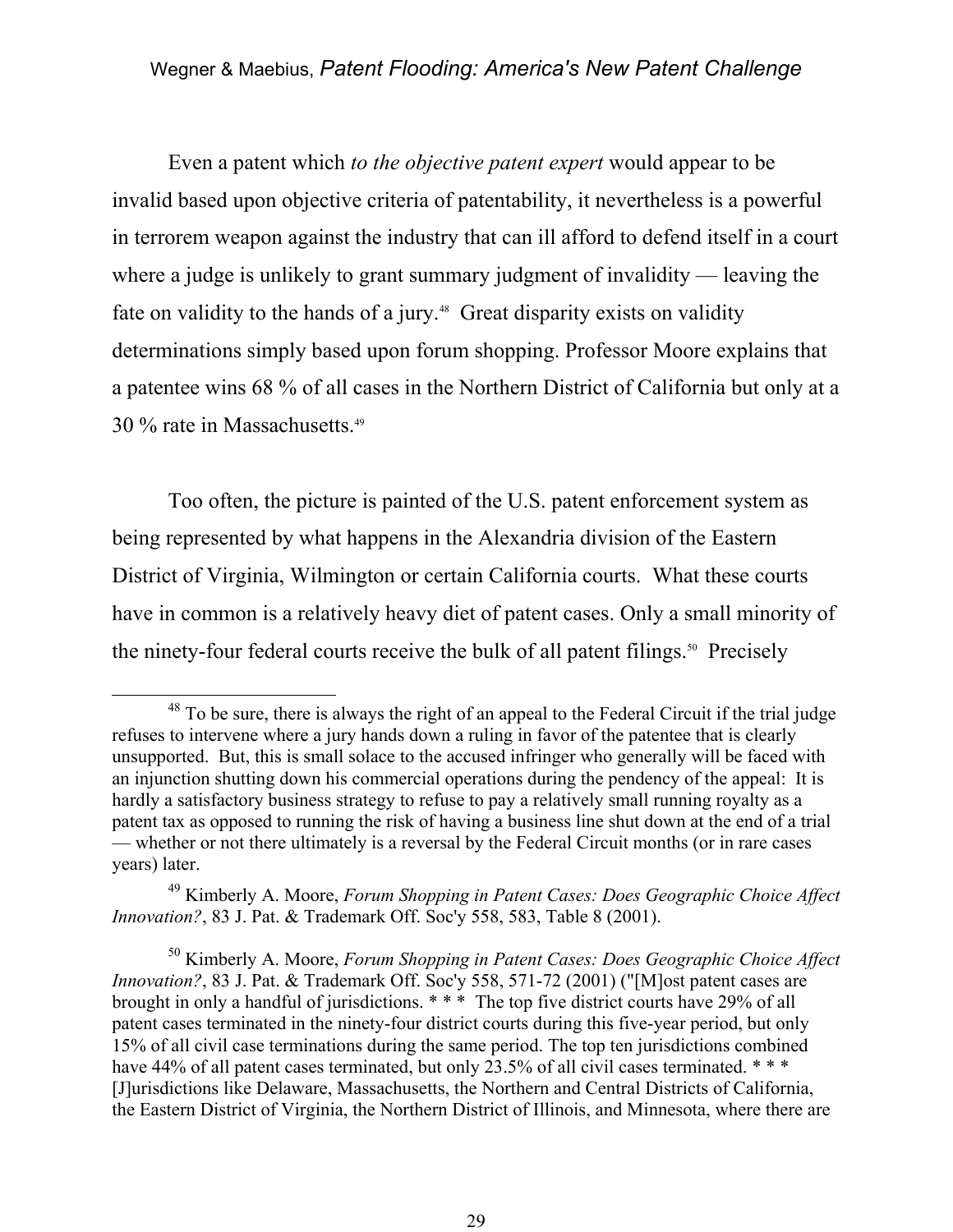because of the great number of patent cases filed in these several courts, a sufficient expertise and reputation has been generated such that there is a critical mass of patent cases to permit an expert level of handling of patent infringement and validity matters.

 It is not necessary, therefore, to have a specialized court to deal with patents, but, rather, the system works well when a critical mass of patent cases resides within any particular court.

 Where the United States falls down in this regard is that the names Alexandria and Wilmington stand out as exceptional patent venues: The great bulk of all patent cases is heard before courts where it is more likely that a particular patent case is the very first one before the judge — or his first patent case in a considerable period of time. On what basis is a judge standing in such a position to exercise tight control over discovery and march a case to a speedy trial?: On what knowledge base — patent law or technology — is the trial judge going to be able to devote sufficient time to master the intricacies of a particular law and technology to grant summary judgment where it is warranted, vis a vis letting a doctrine of equivalents matter go to a jury?

 The model that the United States should follow is a modification of the German model; this would provide the least disruption of the current system and retain patent cases in courts of general civil and criminal jurisdiction. We would,

l

sizeable differences between civil case terminations and patent case terminations, raise questions. Each of these jurisdictions handles a much higher percentage of the nationwide patent caseload than they do of all civil cases.")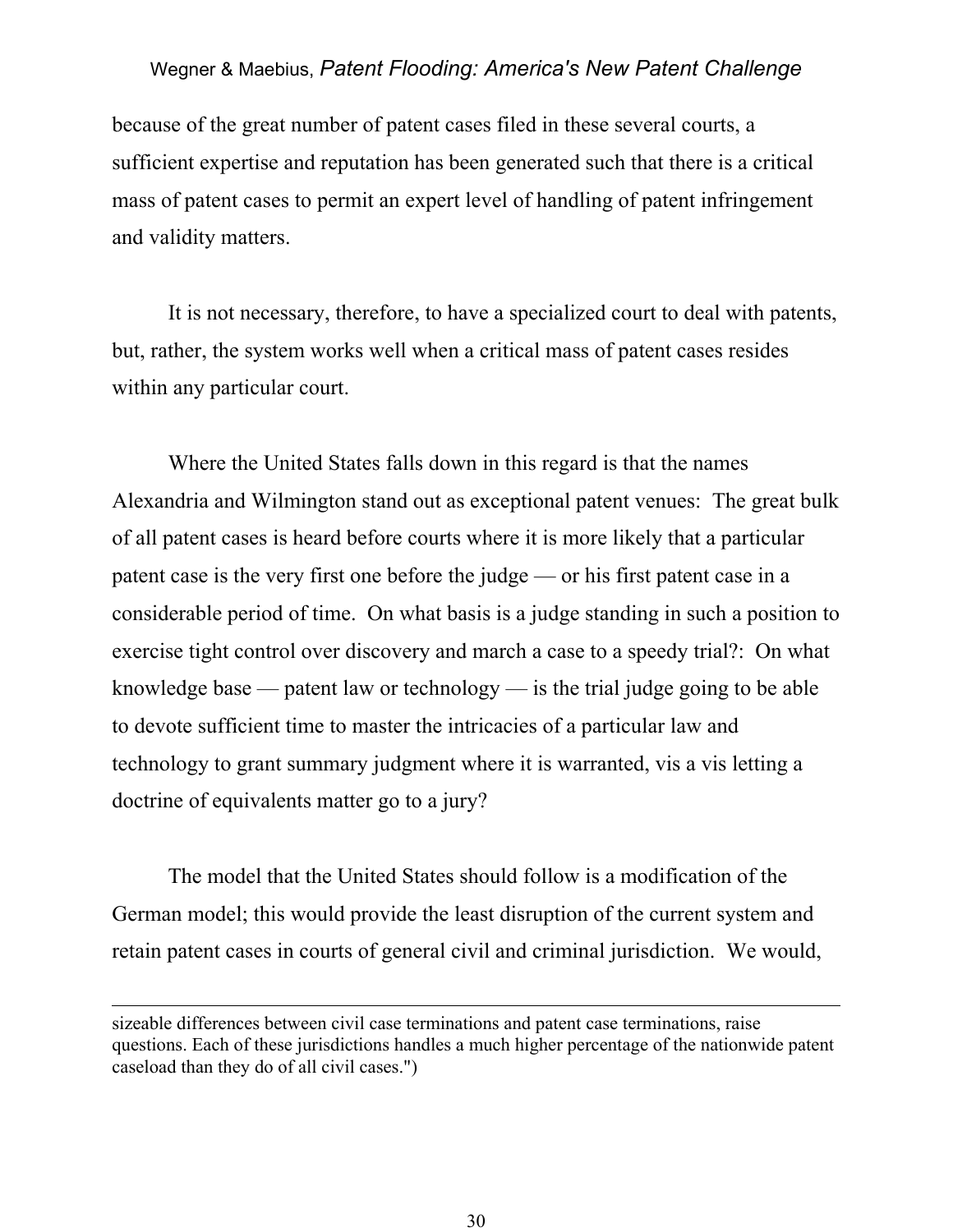in other words, keep them where they are, in the Federal District Courts. The critical integer of the German system that is lacking in the United States is that whereas each and every federal court in America has jurisdiction to hear patent cases — thereby encouraging forum shopping for the party with an objectively weak position to find a court that will not curtail discovery, perhaps not give full consideration to summary judgment motions and otherwise let a case slide — the German system expressly limits the patent jurisdiction to only a minority of its *Landgerichte* — its several trial courts spread throughout Germany. As a result, the Dûsseldorf *Landgericht* is justifiably considered one of the very best patent courts in the world.<sup>51</sup>

To be sure, it is not simply the high concentration of patent cases in this particular trial court that provides this edge. With the large number of patent cases in this court, a specialized chamber is provided that exclusively hears patent cases. At the appellate level at the equivalent to a Circuit Court, the Dűsseldorf *Oberlandesgerichtshof*, too, has a specialized chamber for intellectual property causes. This degree of specialization even goes to the Supreme Court, the *Bundesgerichtshof*.

 Responsive to a Notice by the Assistant Secretary of Commerce and Commissioner of Patents and Trademarks, the Hon. Harry F. Manbeck, Jr., May 8, 1991, 56 *Fed. Reg.* 22702-02 (May 16, 1991), the author presented a paper, *Intellectual Property Reform for the 1990's.*  further elaborating on this proposal. In the resultant report of the Advisory Commission on Patent Law Reform [1992], recommendation (a) on patent litigation, *Restriction of Patent Jurisdiction to a Single District Court Per Circuit*, explained that "[t]his proposal seeks to build expertise of one court per district in the conduct of patent litigation. With this increased expertise, courts would be able to more effectively control litigation proceedings, and ensure consistency in the application of substantive patent law. A single court could also draft local rules and employ court personnel to address unique aspects of patent litigation. Furthermore, the designated court could be selected on the basis of a relatively low volume of criminal cases, thus avoiding the problems in scheduling and interruptions facing many district courts in high-crime regions. Implementation of this restricted jurisdictional scheme would require only a modest change to the Federal Rules of Civil Procedure."

 The Commission further noted that "[o]f course, the restricted jurisdictional provision would reduce the flexibility currently available to parties to file action pursuant to the general jurisdictional authority. Yet, patent practice is an essentially national practice in the United

 <sup>51</sup> See Wegner, *Improved U.S. Patent Enforcement Procedures: Modifying Section 337*, 4 WORLD INTELLECTUAL PROPERTY REPORT (BNA) No. 4, p. 83 (April 1990).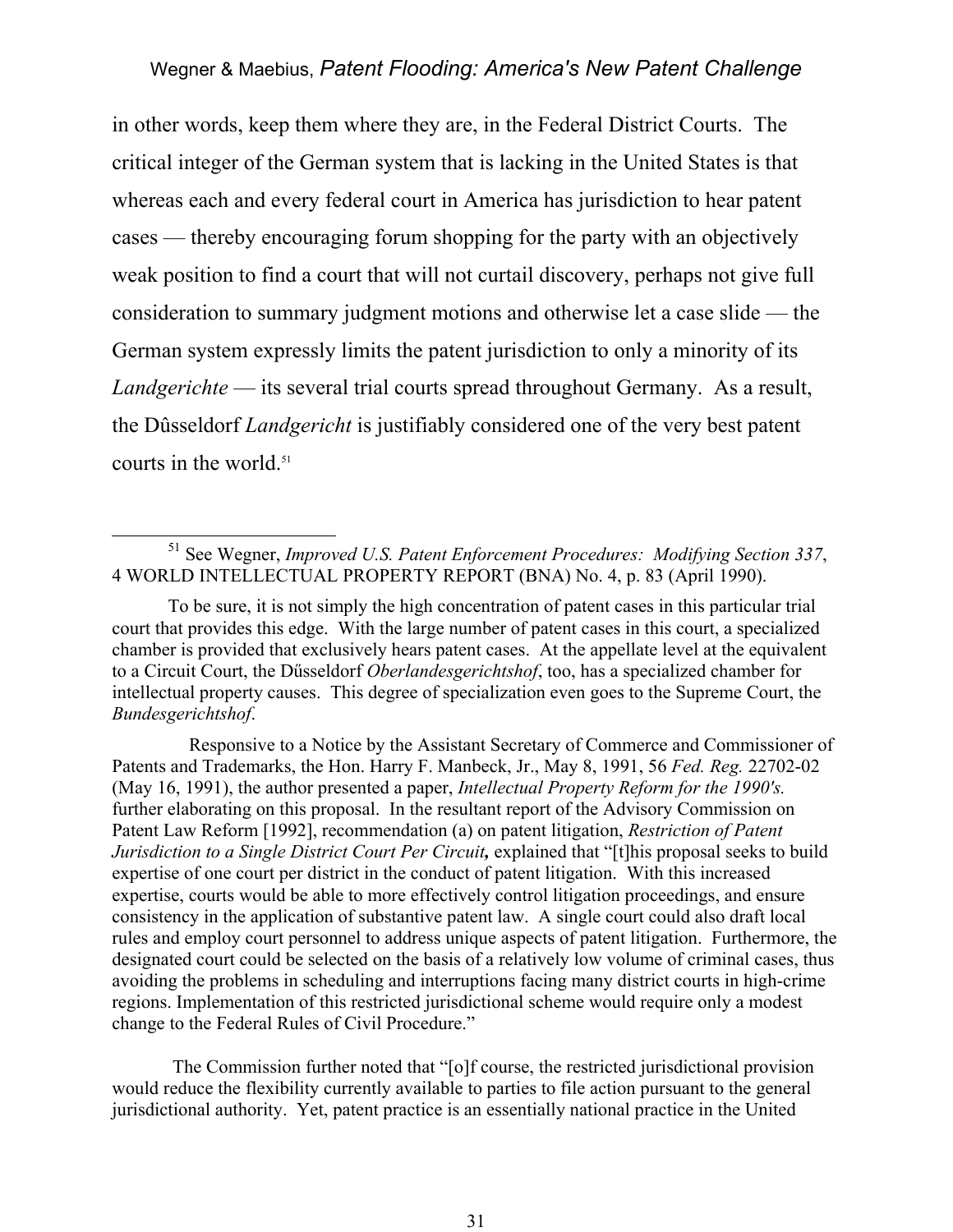The United States could, overnight, implement a system to concentrate the patent cases in one or several district courts throughout the United States simply by enacting a statute to do so.<sup>52</sup> Professor Moore's study strongly supports the result,<sup>53</sup> but favors the creation of a specialized patent tribunal.<sup>54</sup>

# **C. Administrative Revocation of Patents**

 The current system of patent reexamination is a failed experiment that should be abolished.<sup>55</sup> In many ways, a greater nightmare would be created if the

States. The costs in terms of lost flexibility associated with this change would appear to be relatively minor in comparison to the prospective benefits in uniformity of practice."

 $52$  Perhaps the most flexible way of implementing this system that would permit judicial determination of the most appropriate courts to handle patent cases from a standpoint of workload and other factors would be to empower each regional circuit with the authority to nominate one or more — or all — of its trial courts as having the exclusive or shared trial jurisdiction for patent cases. This could be modified from time to time as seen practical by the Regional Circuit. (While patent jurisprudence is within the exclusive jurisdiction of the Federal Circuit, the determination of manpower and other local factors necessary to best determine which courts within a region should handle patent cases is better left to the local courts.)

53 Kimberly A. Moore, *Forum Shopping in Patent Cases: Does Geographic Choice Affect Innovation?*, 83 J. Pat. & Trademark Off. Soc'y 558, 589-90 (2001) ("If most patent cases were brought in a few choice jurisdictions (creating a group of patent courts), the judges in those jurisdictions would develop expertise with patent case management and patent law. These judges would be more efficient at resolving patent cases; even though the technology changes from case to case, exposure to the substantive law and its application would increase judicial efficiency. Over time, these judges would establish track records, increasing outcome predictability and decreasing litigation. Hence the status quo, where plaintiffs have limitless venue options, has resulted in the consolidation of patent cases among a few select jurisdictions. In this way, patent holders have effectively created their own specialized courts, which may be a more efficient system of adjudication than an equal division of cases among the ninety-four judicial districts. Maximum efficiency in this respect would be achieved by a single, specialized trial court for patent dispute resolution.")

# 54 Id. at 596-97.

 $\overline{a}$ 

<sup>55</sup> But, it is then all the more critical that the United States introduce an opposition system to permit challenging any patent shortly after grant.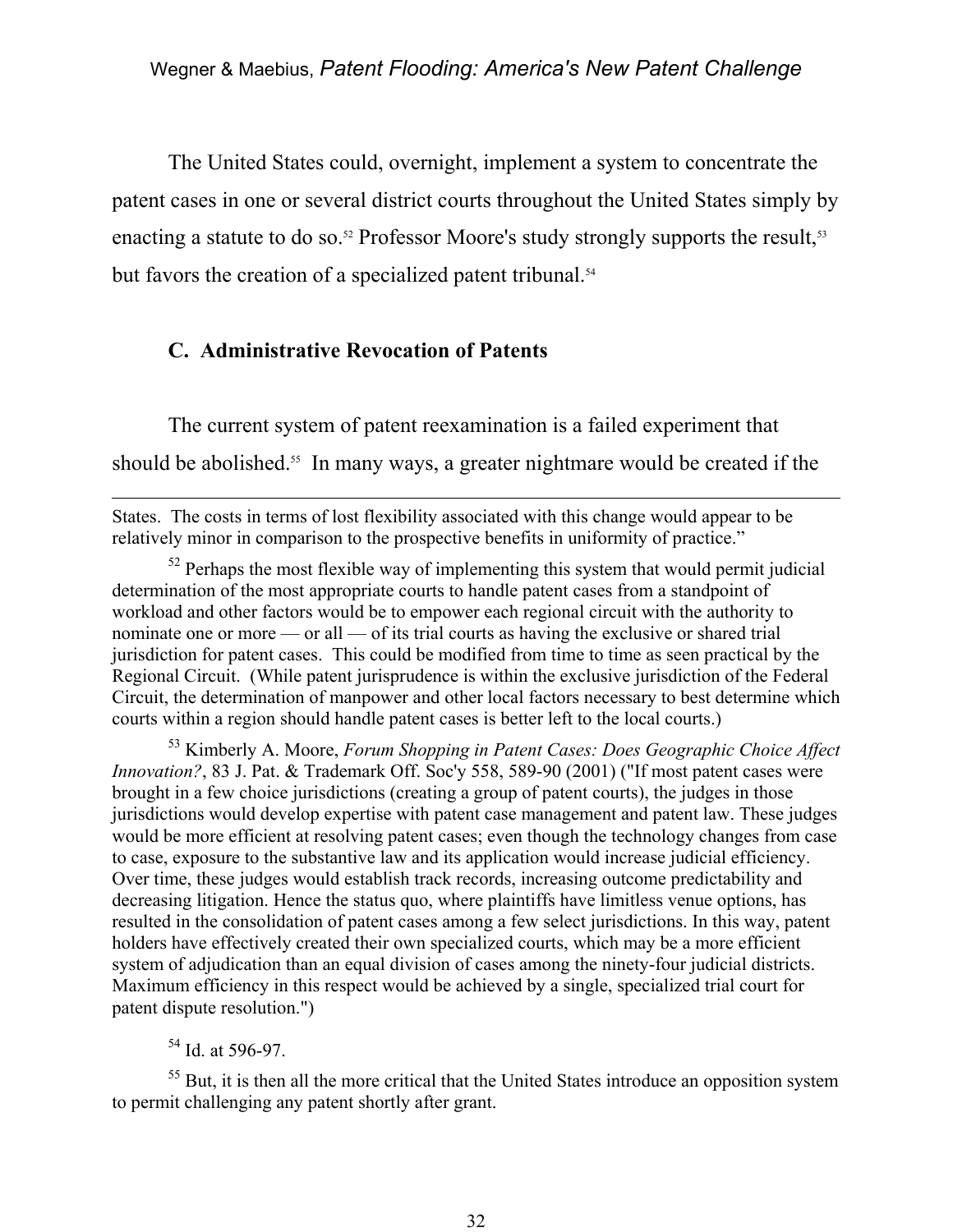current system were fixed to permit third parties full access to challenge patents. Imagine if a patentee at *any* time during the life of the patent could have his rights challenged by a cheap and effective administrative revocation system?<sup>56</sup> There would be no incentive for a third party to immediately file a reexamination where he knows that a patent is invalid. Rather, the third party, armed with a strong basis for invalidity, would have every incentive to maintain his silence and reap the benefits of holding off with an attack.<sup>57</sup> The lack of quiet patent title that would be generated by an open-ended, strong reexamination system would have a chilling effect on creating a financial backing for patent-based new technologies: Once Wall Street would learn of the instability of the patent right due to an open-ended, strong reexamination system, this would greatly diminish an investor's certainty and provide a significant disincentive to develop patent-based technologies.

#### **D. Japan-U.S. "Patent Worksharing"**

"Patent worksharing" has been discussed for several years.<sup>58</sup> In brief, the system may be described in the following manner:

 <sup>56</sup> Under 35 USC § 302, it is expressly provided that reexamination may be commenced at any time, as opposed to the six month period for an opposition in Japan or the nine month period for a parallel proceeding in the European Patent Office.

 $57$  The industry — beyond the patentee and the particular third party armed with the prior art — is presumably not aware of the weakness of the patent and may avoid entering the field. (Obviously, there would be patent misuse implications, if not an outright antitrust violation, for the third party to collusively maintain the validity of the patent.)

<sup>58</sup> For an outline for a "patent worksharing" system, see Wegner, PATENT HARMONIZATION (1993). The original proposal for a patent harmonization model law is found in Wegner, *Patent Law Simplification and the Geneva Patent Convention*, 14 AM. INTELL. PROP. L. ASS'N Q. J. 154 (1986), parts of which were embodied in patent reform legislation introduced in 1992. See Wegner, Testimony before Joint Hearings on S. 2605 and H.R. 4978 Before the Senate Subcommittee on Patents, Copyrights and Trademarks and the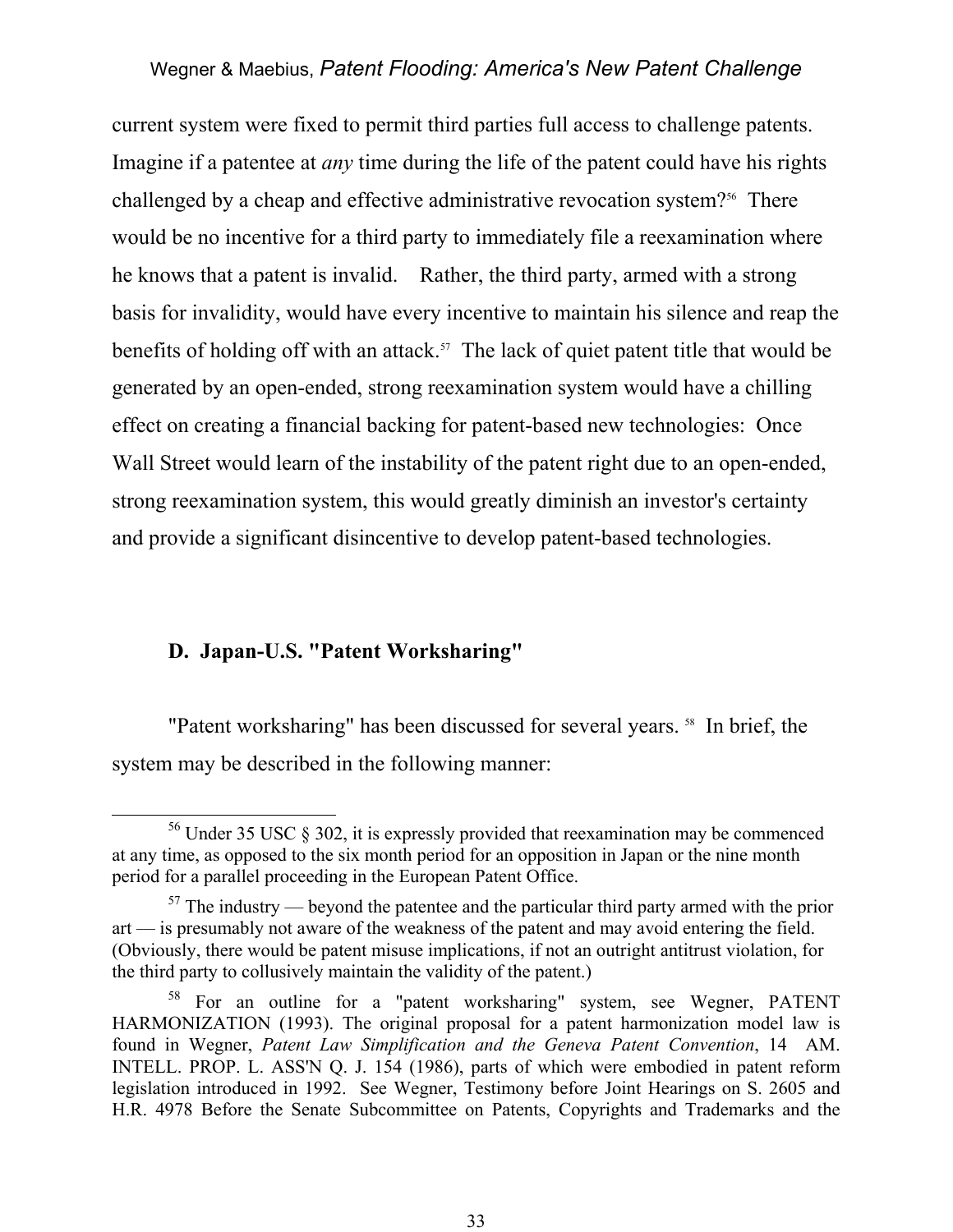"Patent worksharing" is gradually being introduced around the world: Instead of having several patent offices conduct independent examinations of parallel patent applications to the same invention, with patent worksharing, the work of the first examining office is "piggybacked" by other offices: Instead of making a fresh, complete examination in second and subsequent countries, the benefits of the first examination results are used in the other countries. The patent applicant who has received a thorough examination in one country will then tailor his claims in the other offices, generally citing the examination results (including prior art) to the other offices. This makes it far, far easier for the examiners in the second and subsequent countries to do their tasks.

 As Americans seek patent protection in China, Brazil and other developing countries under the current World Trade Organization (WTO) regime, they are trying to spread the benefits of their inventions on a broader territorial base, while reaping the rewards of increased sales and profits for

 $\overline{a}$ 

House Subcommittee on Intellectual Property and Judicial Administration of the House and Senate Committees on the Judiciary, 102d Cong., 2d Sess. (April 30, 1992). See also John R. Emshwiller, *Patent-Law Proposals Irk Small Inventors*, THE WALL STREET JOURNAL, p. B1, April 30, 1992; *id.*, *U.S. Inventors Say Change In Patent Law Is Bad Idea*, ASIAN WALL STREET JOURNAL (May 1, 1992); hearings reported, BNA'S PATENT TRADEMARK AND COPYRIGHT JOURNAL, May 14, 1992, and *Legislation: Patent System Harmonization Legislation is Debated in Joint Senate-House Hearing,* 44 BNA'S PATENT, TRADEMARK & COPYRIGHT JOURNAL 3 (1992); Keith M. Kupferschmid, *Prior User Rights: The Inventor's Lottery Ticket*, 21 AM. INTELL. PROP. Q. J. 213-254, 226, n. 48 (1993); Paul A. Ragusa, *Eighteen Months to Publication: Should the United States Join Europe and Japan by Promptly Publishing Patent Applications?*, 26 GEO. WASH. J. INT'L L. & ECON. 143, 158 (1992); R. Carl Moy, *The History of the Patent Harmonization Treaty: Economic Self-Interest as an Influence*, 26 J. MARSHALL L. REV. 457, n. 30 (1993); see also Charles Gholz, in *Franklin Pierce Law Center's Fifth Biennial Patent System Major Problems Conference*, 36 IDEA: J.L. & TECH. 350, 352 (1996); Nancy Linck, in *Franklin Pierce Law Center's Fifth Biennial Patent System Major Problems Conference*, 36 IDEA: J.L. & TECH. 350, 364-65 (1996); J.H. Reichman, *Compliance with the TRIPs Agreement: Introduction to a Scholarly Debate*, 29 VAND. J. TRANSNAT'L L. 363, 381-83 (1996) (discussing TRIPs compromises proposed as "bargaining chips in a future harmonization exercise that Wegner hopes will produce the ingenious 'patent worksharing' arrangement he advocates.").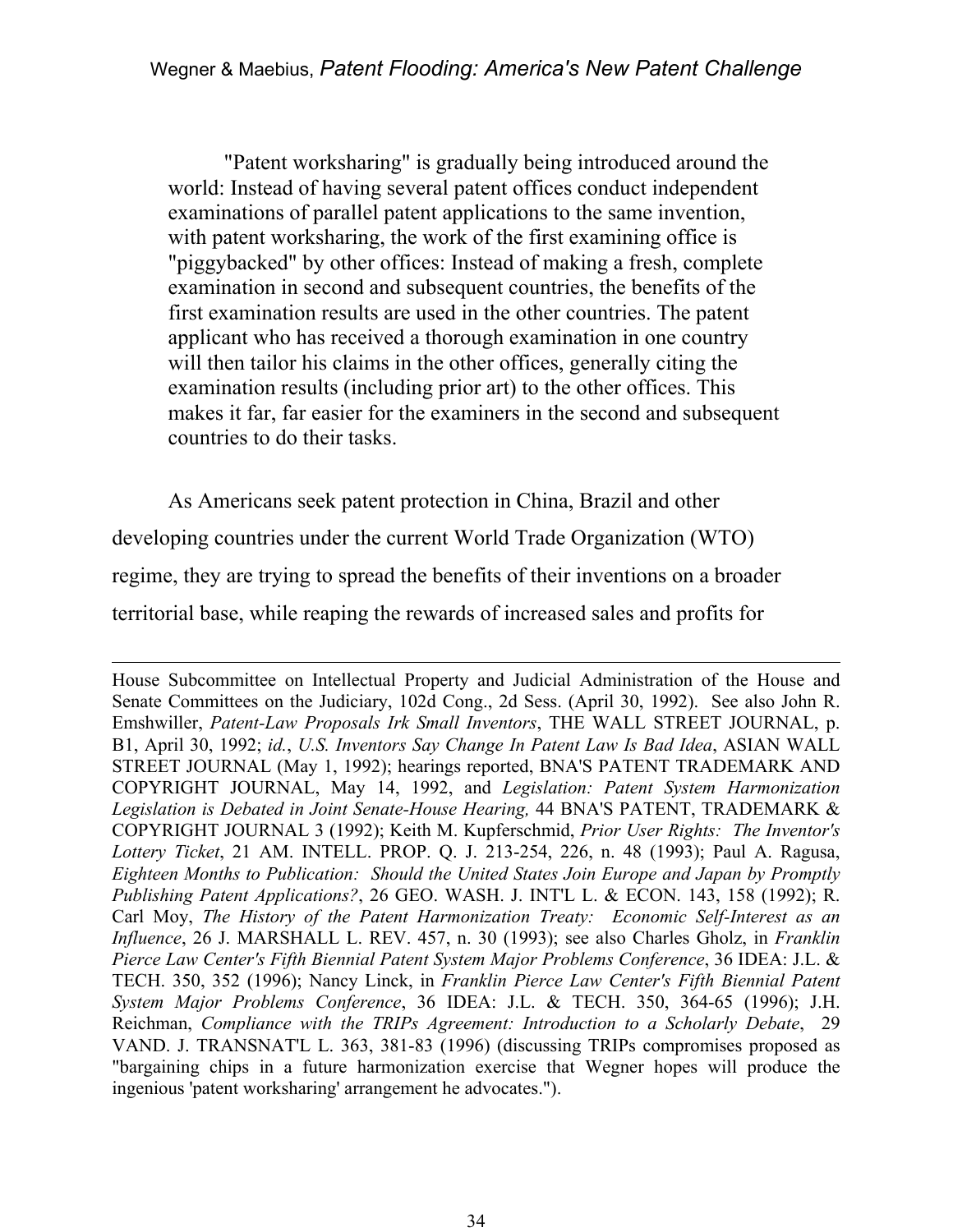American inventors and industry. Yet, it is increasingly more difficult to obtain rapid grants of patents in these countries, thanks to the success of increased filings and the expense of running a local patent office. All of the developing countries are taking advantage of "piggybacking".

 America is the victim of piggybacking, because America examines first, so that virtually all other parallel examinations are piggybacked off the U.S. examination.<sup>59</sup>

 Perhaps the least glamorous but most self-evident reform is for the examining corps of the PTO to be cut down to a manageable size while giving more time per case for each Examiner. The PTO of the 1960's had a reasonable number of Examiners — under 1,000 — whereas today the agency is bulging at the seams, spilling over to the Taj Mahal of government edifices that is now under construction in Alexandria as the new home of the PTO and its roughly 7,500 employees.

 The answer has been obvious to everyone but those who want to build a bigger and more expansive patent empire: We must begin to share the patent examination workload with the parallel patent granting authorities of the world. Every Office must do its share and examine a certain proportion of the patent applications that are filed in parallel on a routine basis.

<sup>&</sup>lt;sup>59</sup> Testimony of the author to the United States House of Representatives Judiciary Subcommittee on Courts and Intellectual Property , February 26, 1997, Hearing on the "21st Century Patent System Improvement Act" (H.R. 400), 1997 WL 87469 (F.D.C.H.).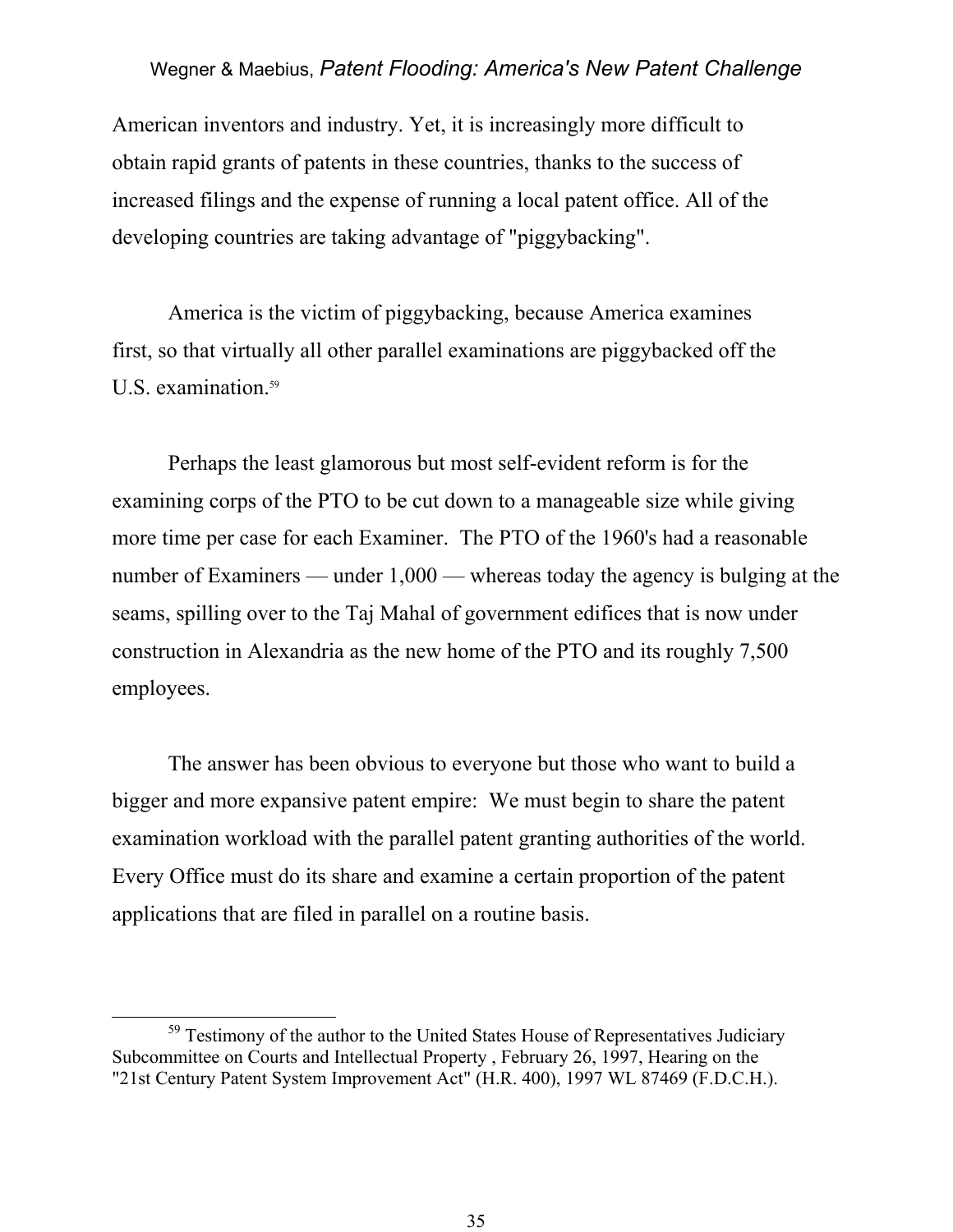The way the system works today, a patent applicant files a usually home country first application, and then on or just before the first anniversary<sup> $60$ </sup> seeks protection in the several states around the world.<sup>61</sup> Then, *all* the major patent granting authorities should conduct a parallel examination independent of collaboration with other Offices or without consideration of the work of the sister authorities. In fact, however, it is the United States Examiner who goes first, before his or her colleagues from around the world. This is largely a self-inflicted wound of the United States system that has placed a premium on prompt examination. Thus, essentially *all* U.S. applications are examined for the first time by a U.S. Examiner without benefit of the work of his or her colleagues around the world. With a growing backlog of cases in the European Patent Office, more and more the initial examination has been completed in the United States before the European search has commenced. $62$  Japan virtually always commences its

 <sup>60</sup> Under the Paris Convention in its 1967 Stockholm Revision, if one files in any union state within this one year period (and meets various formalities), then each application in a union state is back-dated to the first filing date as its priority date. (Without this priority date, any application filed after the first case would stand or fall on its actual filing date. This would mean that the applicant's own publication or use of the invention after his first filing but before the filing in the union state may be invalidated: Most countries of the world will deny a patent if, before the effective filing date, there has been any publication or — for Europe and Japan even an oral disclosure of the invention anywhere in the world.)

 $<sup>61</sup>$  Within the Paris Convention, Art. 19 permits subsidiary treaties such as the Patent</sup> Cooperation Treaty (PCT). The PCT may be used for foreign filing on this first anniversary. But, it is only a holding action, as within 30 months from the date of the home country or other first filing, the PCT application is exploded into individual national filings (as part of the "national stage").

 $62$  This is generally true for most applications of U.S. applicants. It is not necessarily true in the case of applicants from foreign countries, because their applications enter the United States at the twelfth month from the effective filing date under the Paris Convention. The European search is to be performed within 18 months *keyed to the priority date* and not the actual filing date, so for such non-U.S. origin cases, it may occur that a European search is performed before the U.S. search and examination.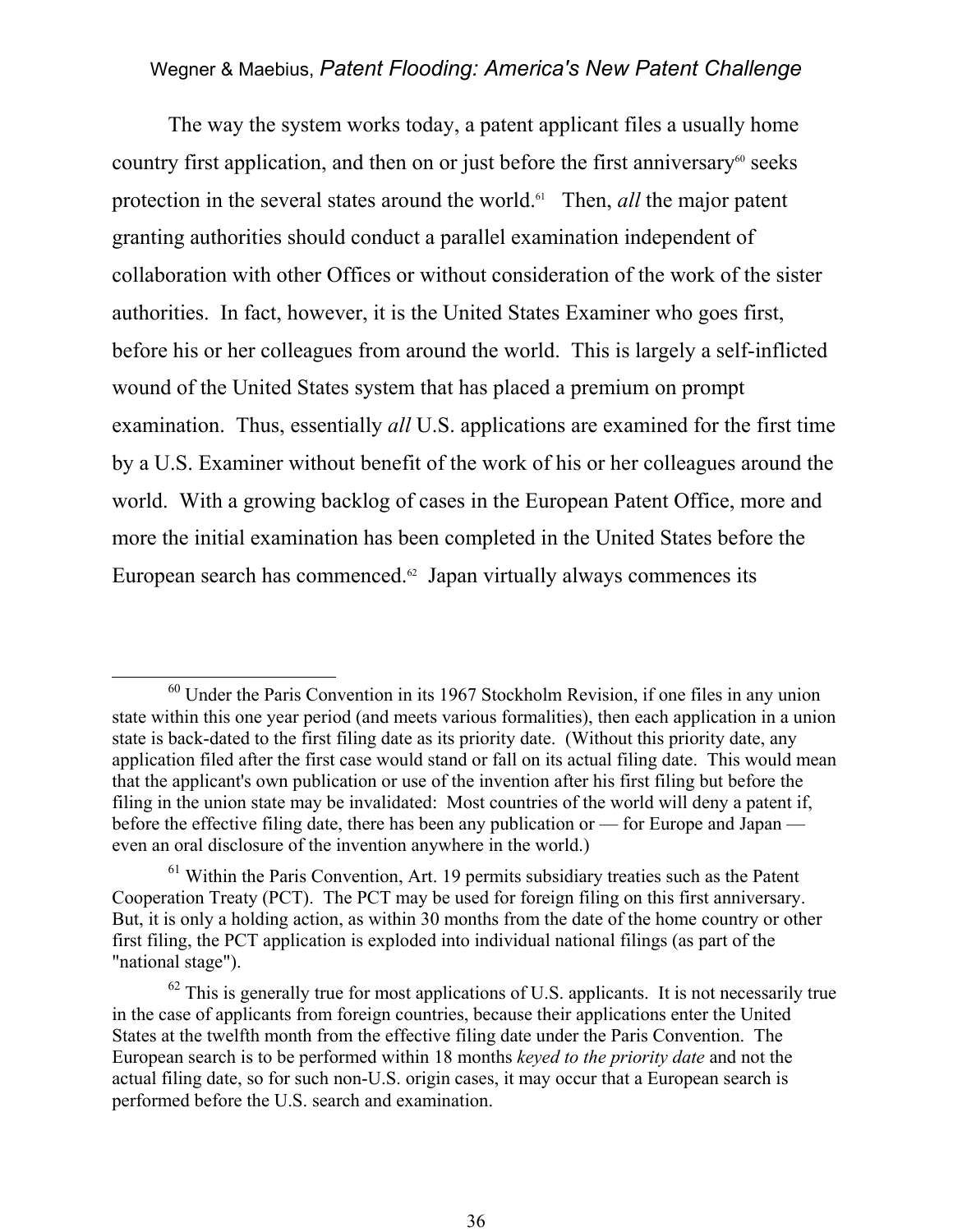examination years after the typical U.S. examination has been completed.<sup>63</sup> Canada employs a small number of examiners to theoretically due the amount of four or more of their U.S. counterparts, which eliminates any serious consideration of a Canadian examiner for an independent search and examination.<sup>64</sup>

 The answer is what the Japanese government has termed "mutual recognition".65 Each of the major offices should give full faith and credit to the parallel examinations of the other, and in this way the work load can be shared.<sup>66</sup> And, of course, the United States would need to permit deferred examination, whilst other countries — also benefiting by a reduction in backlogs through patent worksharing — could take cases up at an earlier date.

65 See Setsuko Asami, *A View toward the Global Patent: Mutual Exploitation of Examination Results*, AIPPI Journal (Japan), pp. 12-38, 15 (January 2002).

 Professor Asami — currently on the faculty of Hitotsubashi University — has been a career leader within the Japanese Patent Office; she is the former Research Director of Chizaiken, a think tank organization closely affiliated with the JPO, and before that had spent a considerable amount of time in the United States, including participating in a leadership role in a comparative patent seminar at the Georgetown University Law Center with the Hon. Randall R. Rader and the undersigned. It would be expected that by the year 2004 Professor Asami would return to the JPO.

<sup>66</sup> Each society is unwilling to trust the examination in a foreign country as the final word on the scope of patents in their own territory. The answer to this is that at the end of prosecution there should be, in every case, the full and fair opportunity for a local opposition proceeding after grant.

 $63$  This is due to the fact that in 1971 Japan adopted the Dutch-German system of a deferred examination. Under this system, the applicant need not even request the start of the examination for seven full years after the actual filing date in Japan (or up to eight years from the priority date). Effective October 1, 2002, the period for deferred examination has been shortened to three years keyed to the actual filing date. This will not make a difference in piggybacking.

 $64$  Examiners in every country are hard-pressed to keep up with the work flow. To say that a Canadian Examiner can do the same quality work as his or her U.S. counterpart in 25 % the time is not realistic.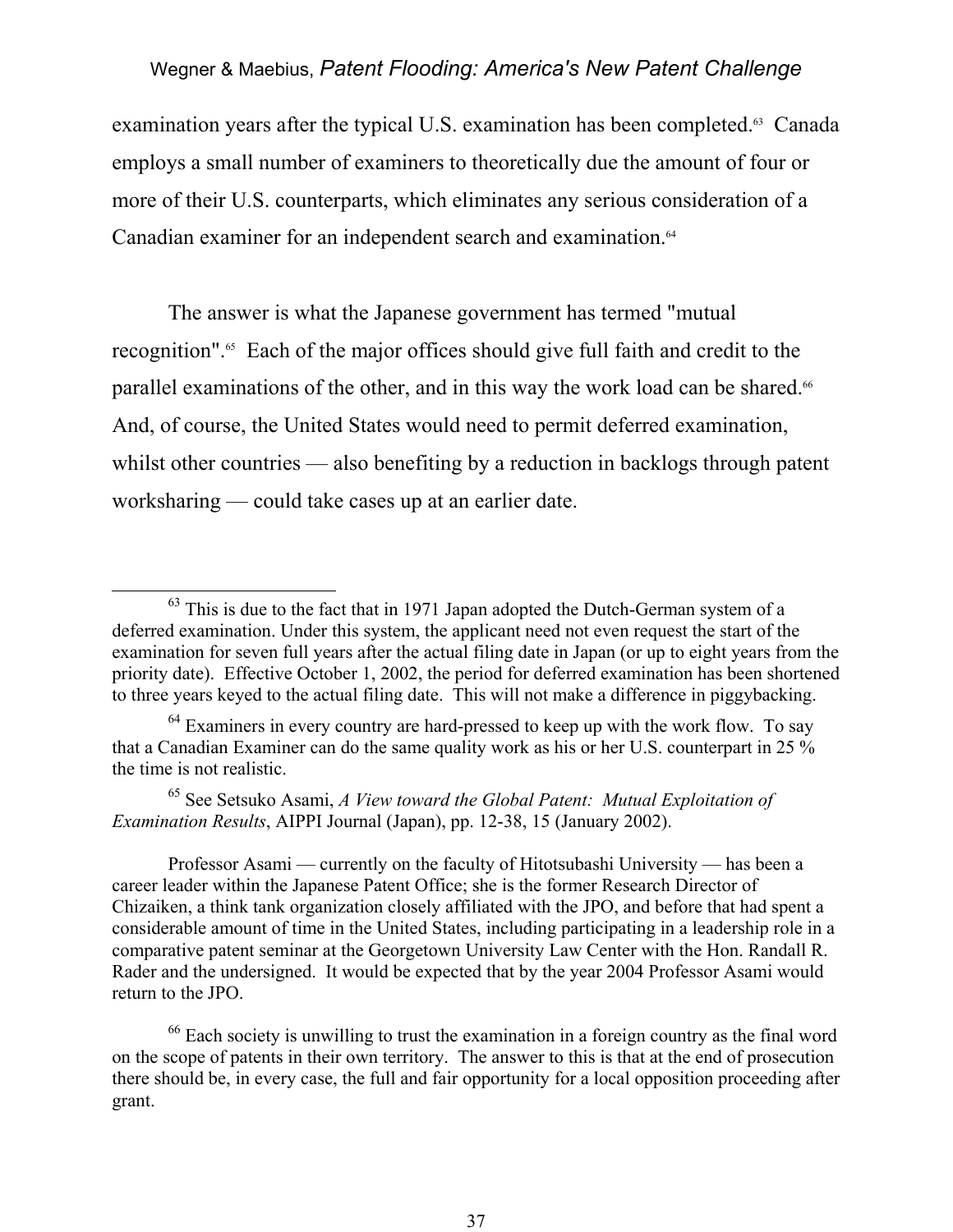There are too many obstacles to an early global implementation of mutual recognition.67 But, from a practical standpoint, a good starting point would be bilateral cooperation between Japan and the United States.<sup>68</sup>

#### **VI. A SINGLE PATENT GRANT SYSTEM**

 Shouldn't the world have a common patent granting system? If there were a single patent granting system, then the various patent granting authorities of the world could band together and share the workload: One Examiner around the world could examine a single application with the results being accepted on a global basis.69. Standing in the way of the creation of a single patent system is the

<sup>&</sup>lt;sup>67</sup> There are too many divergent practices among many countries; see the discussion in the following section.

<sup>68</sup> According to *IPO Statistical Series*, 1999 No. 3**, 50 COUNTRIES GRANTING THE MOST PATENTS TO NON-RESIDENTS IN 1997**, www.ipo.org, there were only three countries outside the European Patent Convention that granted more than 10,000 patents to foreign nationals, the United States (50,000); Japan (18,000); and South Korea (10,000). Only eleven of the EPC States met this figure, France (50,000); United Kingdom (40,000); Germany (36,000); Italy (28,000); Netherlands (21,000); Spain (20,000); Sweden (17,000); Belgium (17,000); Switzerland (16,000); Austria (15,000); and Denmark (12,000). States 15-32 ranged downwardly from under 10,000 to over 1,000 (Venezuela, Luxembourg , Greece , Australia , Portugal , Canada , Ireland , Russian Federation , Mexico , Monaco , New Zealand, Norway , China , Israel , Hong-Kong , Finland , Czech Rep. and Poland).

<sup>&</sup>lt;sup>69</sup> It is asking too much for industry in one country to accept the results of a foreign Examiner's determination in their own country. One of the essential elements of "patent worksharing", therefore, is that at the end of the patent examination process, while the results would be accepted globally, there would then be a *local* patent opposition system to let local industry oppose any patents.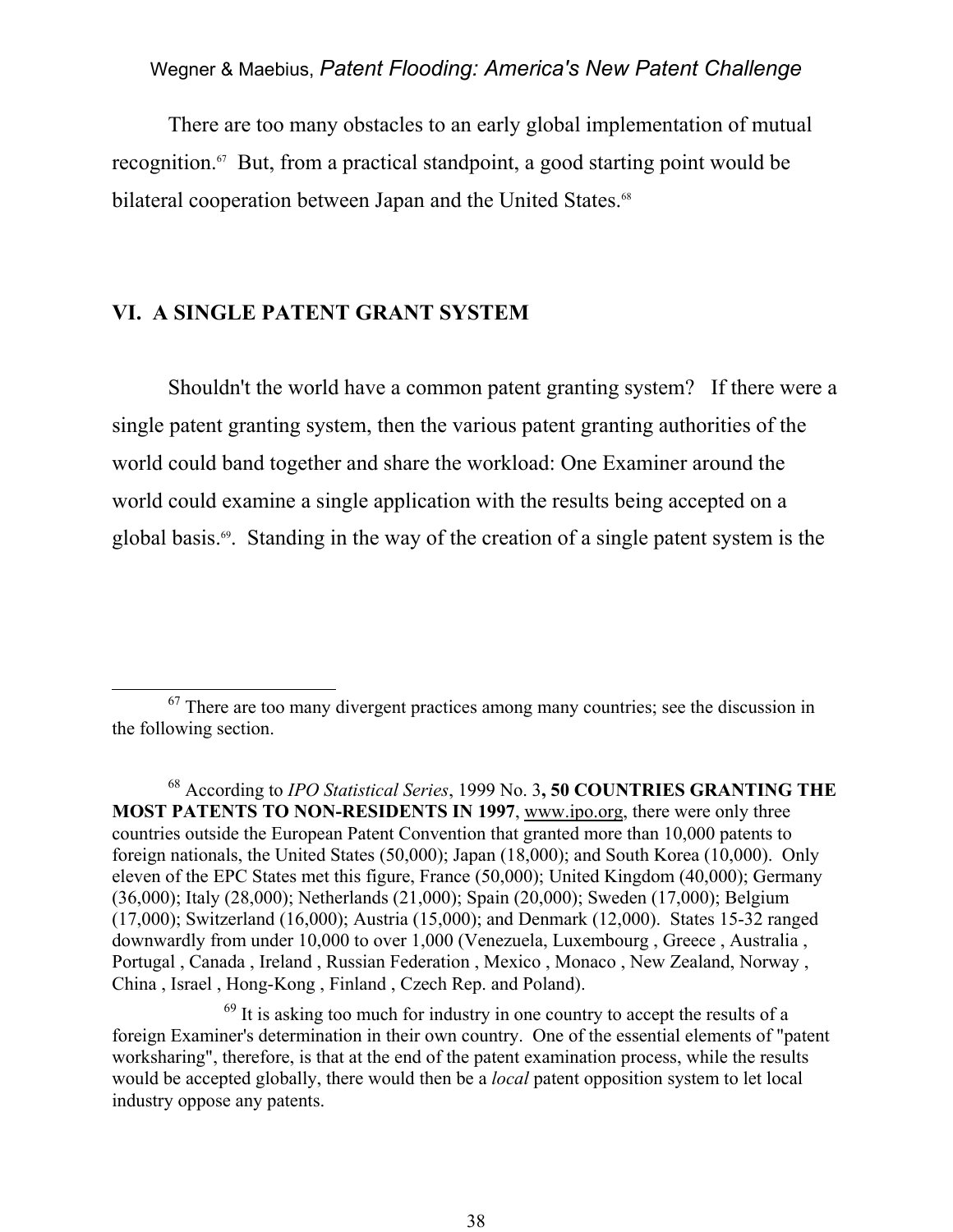lack of harmonization of substantive requirements amongst the major patent granting authorities.<sup>70</sup>

#### **VI. CONCLUSION**

Before proposing reforms to deal with defensive patenting and the patent tax, a consensus must be reached as to whether defensive patenting is a problem, Indeed, if this is no more than a nuisance, then patent litigators should be left to duke out it out on the few patents of value in the courtroom.71 But, if the IBM model is a real problem, it must be dealt with before matters get further out of hand.

The patent tax model that is an outgrowth of the defensive patenting inspired by Henry Ford clearly has negative effects on innovation. Just as the medieval traders suffered the tax to ford the streams of Europe because it was easier to pay something than to draw swords — or simply not cross the river and be denied trade outside one's region — industry reluctantly but wisely pays the patent tax of

 <sup>70</sup> See Robert A. Armitage & Richard C. Wilder, *Harmonization: Will it Resuscitate a Patent System Suffocating its Small Entity Users with Cost and Complexity?, 1 U. Balt. Intell. Prop. L.J. 116,* 117 (1993).

<sup>71</sup> Mark A. Lemley, *Rational Ignorance at the Patent Office,* 95 Nw. U. L. Rev. 1495, 1497 (2001) ("[T]he overwhelming majority of patents are never litigated or even licensed. Because so few patents are ever asserted against a competitor, it is much cheaper for society to make detailed validity determinations in those few cases than to invest additional resources examining patents that will never be heard from again. In short, the PTO doesn't do a very detailed job of examining patents, but we probably don't want it to. It is "rationally ignorant" of the objective validity of patents, in economics lingo, because it is too costly for the PTO to discover those facts.")